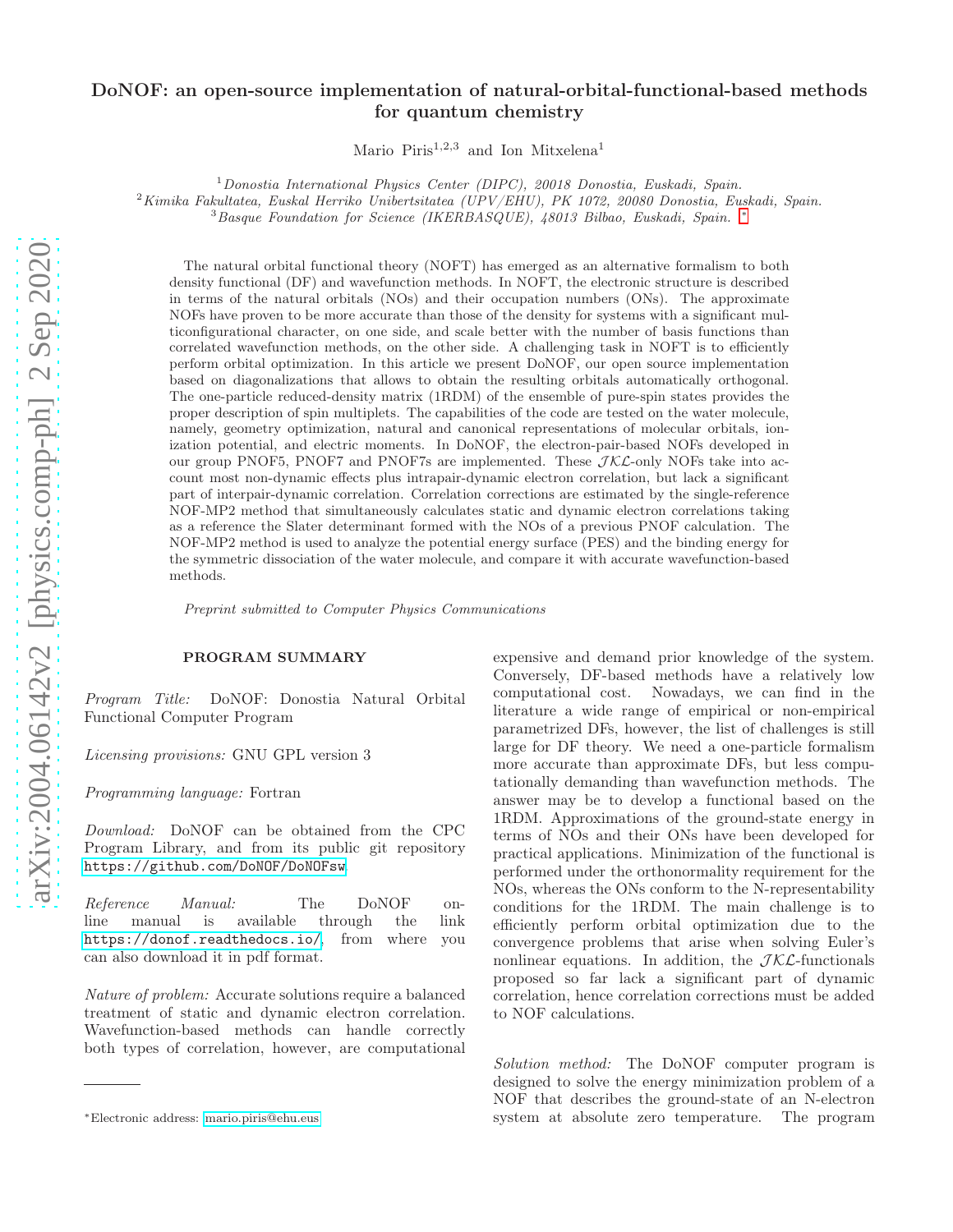includes the NOFs developed in the Donostia quantum chemistry group, namely PNOF5, PNOF7, and PNOF7s. The solution is established by optimizing the energy functional with respect to the ONs and to the NOs, separately. The conjugate gradient or limited memory Broyden-Fletcher-Goldfarb-Shanno (L-BFGS) methods can be employed for the optimization of the ONs. The optimal NOs are obtained by iterative diagonalizations of a symmetric matrix [1] determined by the Lagrange multipliers associated with the orthogonality conditions of NOs. An aufbau principle makes the first-order energy contribution negative upon a diagonalization. To assist convergence, the direct inversion of the iterative subspace (DIIS) extrapolation technique is used, and a variable scale factor balances the symmetric matrix. DoNOF also allows subsequent corrections of the electron correlation once the NOF solution has been obtained. Corrections can be estimated by the single-reference NOF-MP2 method [2] that simultaneously calculates static and dynamic electron correlations taking as a reference the Slater determinant formed with the NOs of the previous PNOF solution. The procedure is simple, showing a formal scaling of  $N_B^5$  (N<sub>B</sub>: number of basis functions).

Restrictions: DoNOF is intended for non-relativistic Hamiltonians that does not contain spin coordinates, therefore, our code cannot handle Hamiltonians which break spin symmetry, for example, those that contain a magnetic field term.

# Unusual features:

In case of multiplets  $(S \neq 0)$ , our implementation differs from procedures routinely used in electronic structure calculations that focus on the high-spin component or break the spin symmetry. For a given spin  $S$ , we consider a nondegenerate mixed quantum state that allows all possible  $S_z$  values.

No prior knowledge of the system is required, so the method can be employed as a black-box. In addition, PNOF is parameter free, so the performance is not subject to specific systems or parametrization data.

Analytic energy gradients with respect to nuclear motion are available in NOFT [3], so the computation of NOF gradients in our code is analogous to gradient calculations at the Hartree-Fock (HF) level of theory. Our implementation allows the calculation of gradients by simple evaluation without resorting to the linear-response theory with the corresponding savings of computational time.

# <span id="page-1-0"></span>I. INTRODUCTION

Today, computational chemistry helps the experimental chemist understand experimental data, explore reaction mechanisms or predict completely new molecules. There is no doubt that understanding at the molecular level will ultimately lead to an ab initio process design. The best solutions to the many-body problem are offered by methods based on approximate wavefunctions, however, such techniques demand significant computational resources as soon as the systems grow.

It has been known for a long time [\[1](#page-15-0)] that the energy of a system with, at most, two-body interactions is an exact functional of the two-particle reduced density matrix (2RDM). Realistic variational 2RDM calculations are possible nowadays [\[2\]](#page-15-1) but they are still computationally expensive. The need for treatments that scale favorably with the number of electrons is evident. The one-particle functional theories, where the ground-state energy is represented in terms of the first-order reduced density matrix (1RDM) [\[3](#page-15-2), [4\]](#page-15-3) or simply the density [\[5\]](#page-15-4), satisfy this requirement. Unfortunately, computational schemes [\[6](#page-15-5), [7\]](#page-15-6) based on exact functionals [\[8,](#page-15-7) [9\]](#page-15-8) are also expensive, therefore, approximations of the ground-state energy in terms of the density [\[10](#page-15-9), [11\]](#page-15-10) or 1RDM [\[12](#page-15-11)] have been developed for practical applications.

Usually, the local density and generalized gradient approximations are employed for density functionals (DFs), however, they are unable to describe the effects of strong electron correlations. A practical way around this problem has been to use hybrid-exchange functionals, or performing a range separation of the interaction. The resulting functionals appear to work better but the list of failures is still large, for instance, over stabilization of radicals, wrong description of activation barriers, poor treatment of charge transfer processes, and the inability to account for weak interactions [\[13\]](#page-15-12). Today we have a large number of empirical and non-empirical parameterized functionals, but this large-scale parameterization has led to a very specific applicability in systems and phenomena. For each new challenge, DFs have to be calibrated against the standard wavefunction methods. The last strategy of double hybrid and RPA-based functionals represents a step forward in terms of accuracy, but also leads to a high computational cost.

The key to overcoming these drawbacks may be to ensure the N-repre- sentability [\[14](#page-15-13)], which is twofold in one-particle theories [\[15\]](#page-15-14). First, we have the Nrepresentability of the fundamental variable, i.e., the density or 1RDM must come from an N-particle density matrix. Fortunately, conditions to ensure this have been well-established and are easily implementable. Second, approximate functionals must reconstruct the known functional E[2RDM], so the functional N-representability problem arises, that is, we have to meet the requirement that the 2RDM reconstructed in terms of 1RDM or density must satisfy its N-representability conditions as well. Most of the approximate functionals currently-in-use are

<sup>[1]</sup> M. Piris, J. M. Ugalde, J. Comput. Chem. 30 (2009) 2078-2086. [2] M. Piris, Phys. Rev. Lett. 119 (2017) 063002; Phys. Rev. A 98 (2018) 022504.

<sup>[3]</sup> I. Mitxelena, M. Piris, J. Chem. Phys. 146 (2017) 014102.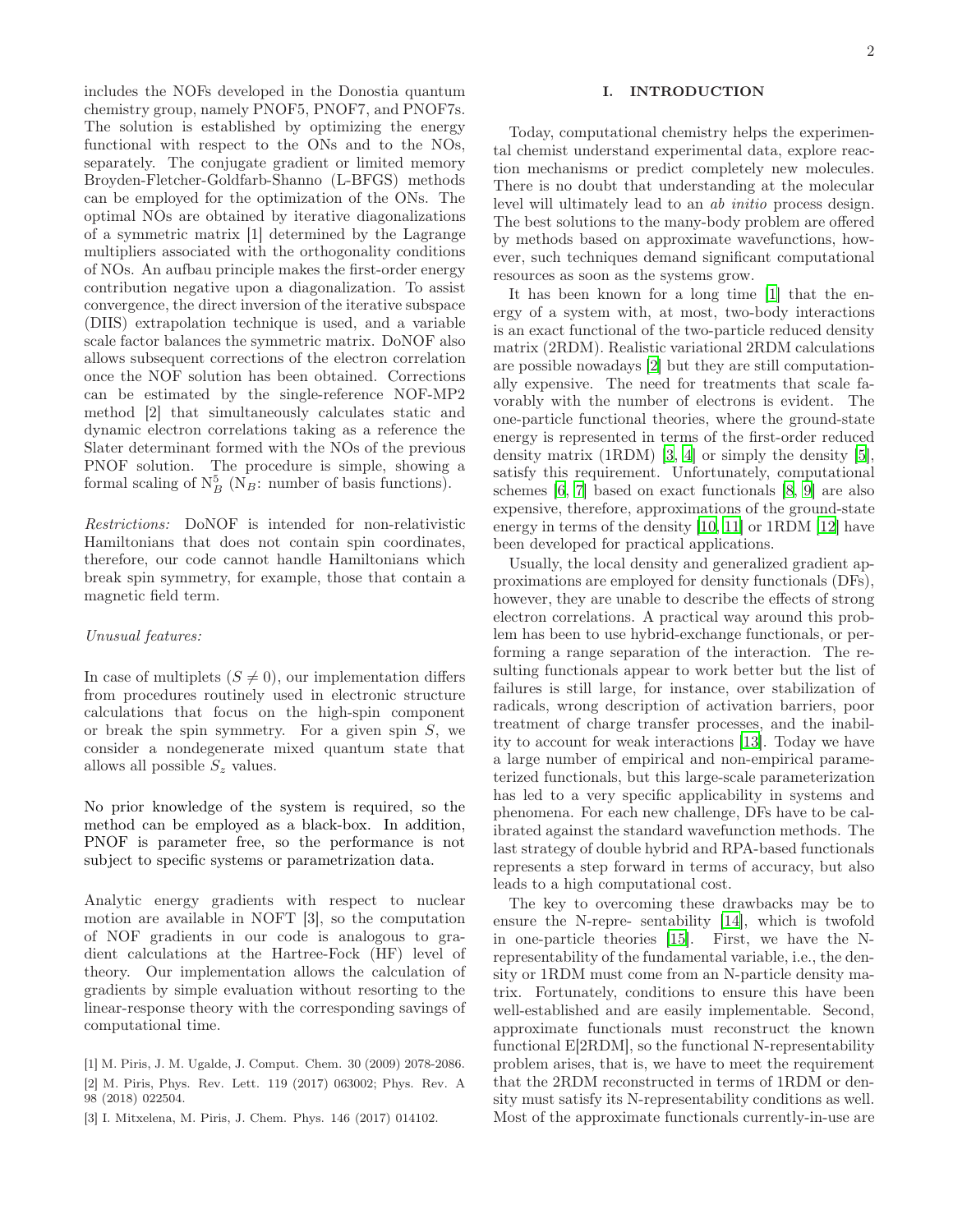not N-representable [\[16](#page-15-15)[–18\]](#page-15-16). The N-representability constraints for acceptable 1RDM or density are easy to implement, but are insufficient to guarantee that the reconstructed 2RDM is N-representable, and thereby the approximate functional either.

The unknown functional in a 1RDM-based theory only needs to reconstruct the electron-electron potential energy  $(V_{ee})$ . This reflects an undeniable advantage of 1RDM approximations with respect to approximate DFs which also require a reconstruction of the one-particle term, including the kinetic energy. Our goal is to accomplish a 1RDM formalism more accurate than the approximate DFs, but less computationally demanding than methods based upon approximate wavefunctions or the 2RDM. In 2005 [\[19\]](#page-15-17), the 2RDM was reconstructed in terms of two-index auxiliary matrices. The latter satisfy the general symmetry properties and sum rules, but also known necessary N-representability conditions of the 2RDM [\[20](#page-15-18)], namely, the so-called D, Q and G positivity conditions.

In the absence of an external field, the non-relativistic Hamiltonian used in electronic calculations does not contain spin coordinates. Consequently, the ground state of a many-electron system with total spin  $S$  is a multiplet, i.e., a mixed quantum state that allows all possible  $S_z$ values. In this vein, another issue with DFs is that even within the spin-dependent-density formalism they cannot describe the degeneracy of the spin-multiplet components. The proper description of the ensemble of pure spin states is provided by the 1RDM functional theory. In our implementation, the total electronic spin is imposed, not just the spin projection [\[21](#page-15-19)[–23\]](#page-15-20).

The reconstruction of the 2RDM can be conveniently done in the natural orbital representation where the 1RDM is diagonal. In this spectral representation of the 1RDM, the energy is clearly called natural orbital functional (NOF). A complete account of the formulation and development of NOF theory can be found elsewhere [\[24\]](#page-15-21). Different ways of approximating the aforementioned auxiliary matrices have led to the appearance of different versions of the Piris NOF (PNOF) [\[19](#page-15-17), [25,](#page-15-22) [26](#page-15-23)]. Remarkably, the performance of these functionals has achieved chemical accuracy in many cases [\[27](#page-15-24)]. These functionals are able to yield [\[28](#page-15-25)] a correct description of systems with a multiconfigurational nature, one of the biggest challenges for DFs.

So far, only the NOFs that satisfy electron pairing restrictions [\[29\]](#page-15-26) are able to provide the correct number of electrons in the fragments after a homolytic dissociation [\[30\]](#page-15-27). For instance, the dissociation curve of the carbon dimer closely resembles that obtained from the optimized  $CASSCF(8,8)$  wavefunction [\[31](#page-15-28)]. It has recently been shown [\[32](#page-15-29), [33\]](#page-15-30) that PNOF7 [\[34,](#page-16-0) [35](#page-16-1)] is an efficient method for strongly correlated electrons in one and two dimensions. Our implementation is precisely designed to solve the energy minimization problem of an electron-pairingbased NOF, presented briefly in section [II.](#page-3-0)

The solution is established optimizing the energy func-

tional with respect to the occupation numbers (ONs) and to the natural orbitals (NOs), separately. Under pairing restrictions, the constrained nonlinear programming problem for the ONs can be treated as an unconstrained optimization, with the corresponding saving of computational times. The orbital optimization is the bottleneck of this algorithm since direct minimization of the orbitals has been proved to be a costly method [\[36](#page-16-2), [37\]](#page-16-3). In 2009 [\[38\]](#page-16-4), a self-consistent procedure was proposed which yields the NOs automatically orthogonal. This scheme requires computational times that scale as in the Hartree-Fock (HF) approximation. However, our implementation in the molecular basis set requires also fourindex transformation of the electron repulsion integrals (ERIs), which is the time-consuming step, though a parallel implementation of this part of the code substantially improves the performance of our program [\[39\]](#page-16-5). To achieve convergence, the direct inversion of the iterative subspace (DIIS) extrapolation technique [\[40,](#page-16-6) [41](#page-16-7)] is used, and a variable scale factor balances the symmetric matrix subject to the iterative diagonalizations. In section [III,](#page-5-0) our self-consistent algorithm is introduced, and remarks specific to convergence techniques are discussed. An overview of the DoNOF computational procedure is given at the end of this section.

Section [IV](#page-8-0) is dedicated to molecular properties that can be calculated with DoNOF once the solution is reached. Among these properties are vertical ionization potentials [\[42](#page-16-8)], Mulliken population analysis [\[43\]](#page-16-9), electric dipole, quadrupole and octupole moments [\[44](#page-16-10)], canonical representation of molecular orbitals [\[45\]](#page-16-11), analytical energy gradients with respect to nuclear motion [\[46\]](#page-16-12), and geometry optimization [\[47](#page-16-13)]. The program also provides RDMs at the atomic and molecular bases, and a wave function file (WFN) to perform additional quantitative and visual analyzes of the molecular systems.

The fact that electron-pairing-based NOFs proposed so far partially lack correlation constitutes their major limitation. They do not fully recover dynamical correlation, which is crucial for the correct description of potential energy surfaces and dispersion interactions. Recently [\[23,](#page-15-20) [34,](#page-16-0) [48\]](#page-16-14), a new technique that combines the NOF theory with the second-order Møller-Plesset (MP2) perturbation theory was proposed, giving rise to the NOF-MP2 method. The latter is a single-reference method capable of achieving a balanced treatment of static and dynamic electron correlation even for those systems with significant multiconfigurational character. The orbitalinvariant formulation of the NOF-MP2 method is briefly presented in section [V.](#page-9-0) The method scales formally as  $N_B^5$ , where  $N_B$  is the number of basis functions. The absolute energies improve over PNOF values and get closer to the values obtained by accurate wavefunction-based methods [\[48](#page-16-14)]. Likewise, NOF-MP2 is able to give [\[49\]](#page-16-15) a quantitative agreement for dissociation energies, with a performance comparable to that of the accurate CASPT2 method.

In section [VI,](#page-10-0) we show the capabilities of DoNOF for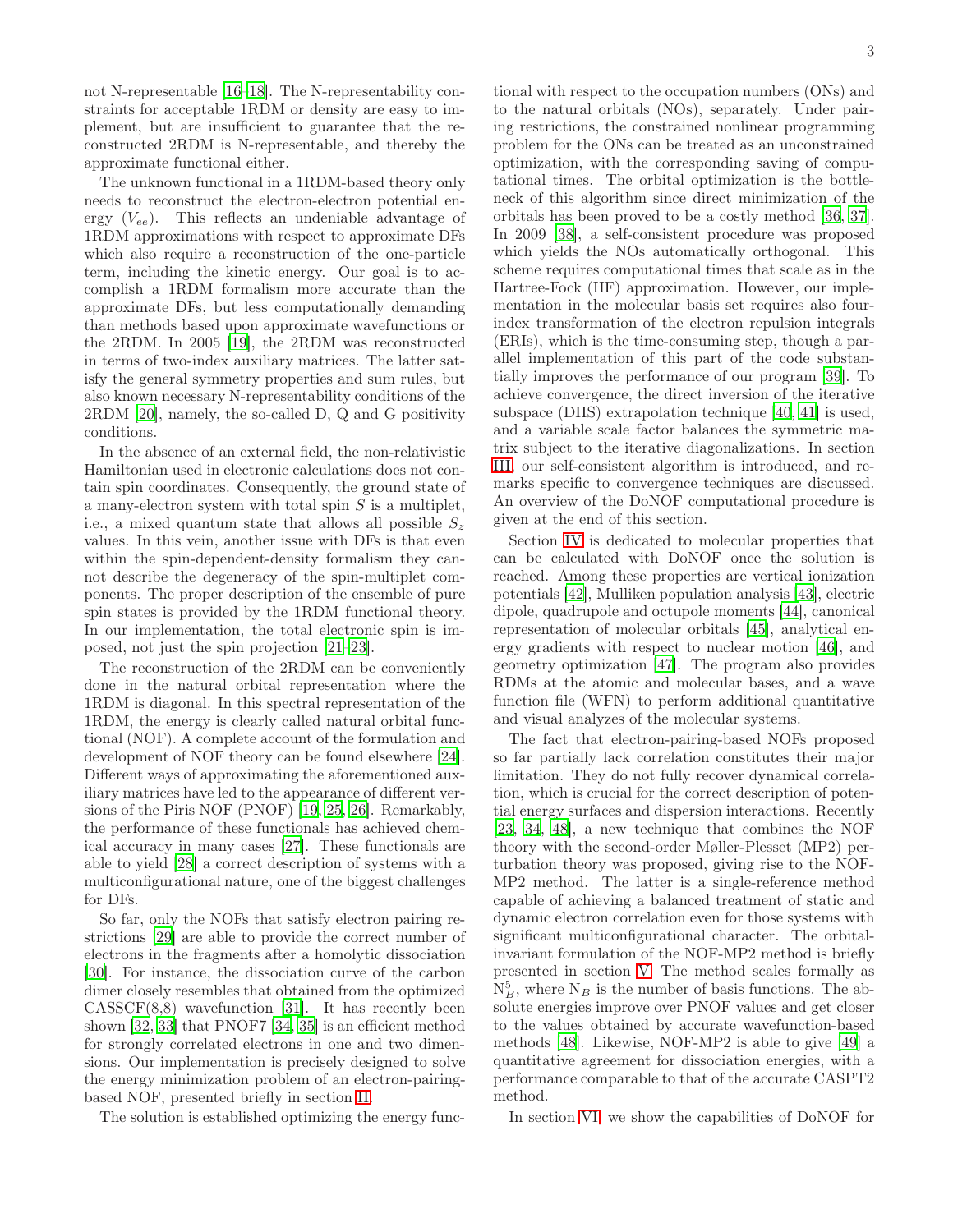the water molecule as an illustrative example. This includes analysis of molecular orbitals, ionization potential, electric moments, optimized geometry, harmonic vibrational frequencies, binding energy, and potential energy surface of the  $H_2O$  symmetric dissociation. A summary is given in section [VII.](#page-14-0) Atomic units are used throughout this work.

## <span id="page-3-0"></span>II. ELECTRON-PAIRING-BASED NOF FOR MULTIPLETS

Let us consider a non-relativistic N-electron Hamiltonian that does not contain spin coordinates, namely,

<span id="page-3-1"></span>
$$
\hat{H} = \sum_{ik} \mathcal{H}_{ki} \hat{a}_k^{\dagger} \hat{a}_i + \frac{1}{2} \sum_{ijkl} \langle kl|ij\rangle \hat{a}_k^{\dagger} \hat{a}_i^{\dagger} \hat{a}_j \hat{a}_i \qquad (1)
$$

In Eq. [\(1\)](#page-3-1),  $\mathcal{H}_{ki}$  denote the matrix elements of the oneparticle part of the Hamiltonian involving the kinetic energy and the potential energy operators, and  $\langle kl|ij\rangle$  are the two-particle interaction matrix elements.  $\hat{a}_i^{\dagger}$  and  $\hat{a}_i$ are the familiar fermion creation and annihilation operators associated with the complete orthonormal spinorbital set  $\{|i\rangle\} = \{|p\sigma\rangle\}$ , where  $\sigma$  is used for  $\alpha$  and  $\beta$ spins. In this context, the ground state with total spin S is a multiplet, i.e., a mixed quantum state (ensemble) that allows all possible spin projections. For a given  $S$ , there are  $(2S + 1)$  energy degenerate eigenvectors  $|SM_s\rangle$ , so the ground state is defined by the N-particle density matrix statistical operator of all equiprobable pure states:

$$
\hat{\mathfrak{D}} = \frac{1}{2S+1} \sum_{M_s=-S}^{S} |SM_s\rangle \langle SM_s| \tag{2}
$$

From Eq. [\(1\)](#page-3-1), it follows that the electronic energy is an exactly and explicitly known functional of the RDMs,

<span id="page-3-2"></span>
$$
E = \sum_{ik} \mathcal{H}_{ki} \Gamma_{ki} + \sum_{ijkl} \langle kl|ij\rangle D_{kl,ij} \tag{3}
$$

where the 1RDM and 2RDM are

$$
\Gamma_{ki} = \frac{1}{2S+1} \sum_{M_s=-S}^{S} \langle SM_s | \hat{a}_k^{\dagger} \hat{a}_i | SM_s \rangle
$$
\n
$$
D_{kl,ij} = \frac{1}{2(2S+1)} \sum_{M_s=-S}^{S} \langle SM_s | \hat{a}_k^{\dagger} \hat{a}_l^{\dagger} \hat{a}_j \hat{a}_i | SM_s \rangle
$$
\n(4)

We shall use the Löwdin's normalization, in which the traces of the 1RDM and 2RDM are equal to the number of electrons and the number of electron pairs, respectively.

The first term of Eq. [\(3\)](#page-3-2) is exactly described as a functional of Γ, whereas the second is  $V_{ee}[D]$ , an explicit functional of the 2RDM. To construct the functional  $V_{ee}$  [Γ], we employ the representation where the 1RDM is diagonal  $(\Gamma_{ki} = n_i \delta_{ki})$ . Restriction on the ONs to the range  $0 \leq n_i \leq 1$  represents a necessary and sufficient condition for ensemble N-representability of the 1RDM [\[14\]](#page-15-13). This leads to a NOF, namely,

<span id="page-3-3"></span>
$$
E = \sum_{i} n_i \mathcal{H}_{ii} + \sum_{ijkl} D[n_i, n_j, n_k, n_l] \langle kl | ij \rangle \qquad (5)
$$

In Eq. [\(5\)](#page-3-3),  $D[n_i, n_j, n_k, n_l]$  represents the reconstructed ensemble 2RDM from the ONs. For  $\hat{S}_z$  eigenvectors, density matrix blocks that conserve the number of each spin type are non-vanishing, however, only three of them are independent, namely  $D^{\alpha\alpha}$ ,  $D^{\alpha\beta}$ , and  $D^{\beta\beta}$  [\[24\]](#page-15-21). In what follows, we briefly describe how we do the reconstruction of D to achieve an electron-pairing-based NOF for spin-multiplets. A more detailed description can be found in Ref. [\[23](#page-15-20)].

Let us consider that  $N_I$  single electrons determine the spin S of the system, and the rest of electrons ( $N_{II}$  =  $N - N_I$ ) are spin-paired, so that all spins corresponding to  $N_{II}$  electrons provide a zero spin. Obviously, in the absence of single electrons  $(N_I = 0)$ , the energy [\(5\)](#page-3-3) must be reduced to a NOF that describes a singlet state.

We focus on the mixed state of highest multiplicity:  $2S + 1 = N_I + 1$ ,  $S = N_I/2$ . Then, the expected value of  $\hat{S}_z$  for the whole ensemble  $\{ | SM_s \rangle \}$  is zero, namely,

<span id="page-3-4"></span>
$$
\langle \hat{S}_z \rangle = \frac{1}{\mathcal{N}_I + 1} \sum_{M_s = -\mathcal{N}_I/2}^{\mathcal{N}_I/2} M_s = 0 \tag{6}
$$

According to Eq. [\(6\)](#page-3-4), we can adopt the spin-restricted theory in which a single set of orbitals  $\{|p\rangle\}$  is used for  $\alpha$ and  $\beta$  spins. All spatial orbitals will be then double occupied in the ensemble, so that occupancies for particles with  $\alpha$  and  $\beta$  spins are equal:  $n_p^{\alpha} = n_p^{\beta} = n_p$ .

In turn let us divide the orbital space  $\Omega$  into two subspaces:  $\Omega = \Omega_{\rm I} \oplus \Omega_{\rm II}$ .  $\Omega_{\rm II}$  is composed of N<sub>II</sub>/2 mutually disjoint subspaces  $\Omega_g$ . Each subspace  $\Omega_g \in \Omega_{II}$  contains one orbital  $|g\rangle$  with  $g \leq N_{II}/2$ , and  $N_g$  orbitals  $|p\rangle$  with  $p > N_{II}/2$ , namely,

$$
\Omega_g = \{ |g\rangle, |p_1\rangle, |p_2\rangle, ..., |p_{N_g}\rangle \}
$$
\n(7)

Taking into account the spin, the total occupancy for a given subspace  $\Omega_q$  is 2, which is reflected in the following sum rule:

<span id="page-3-5"></span>
$$
n_g + \sum_{i=1}^{N_g} n_{p_i} = 1, \quad g = 1, 2, ..., \frac{N_{II}}{2}
$$
 (8)

In general,  $N_q$  may be different for each subspace, but it should be sufficient for the description of each electron pair. In our implementation,  $N_g$  is equal to a fixed number for all subspaces  $\Omega_g \in \Omega_{II}$ . The maximum possible value of  $N_g$  is determined by the basis set used in calculations.

From [\(8\)](#page-3-5), it follows that

<span id="page-3-6"></span>
$$
2\sum_{p\in\Omega_{\text{II}}} n_p = 2\sum_{g=1}^{\frac{N_{\text{II}}}{2}} \left( n_g + \sum_{i=1}^{N_g} n_{p_i} \right) = N_{\text{II}} \tag{9}
$$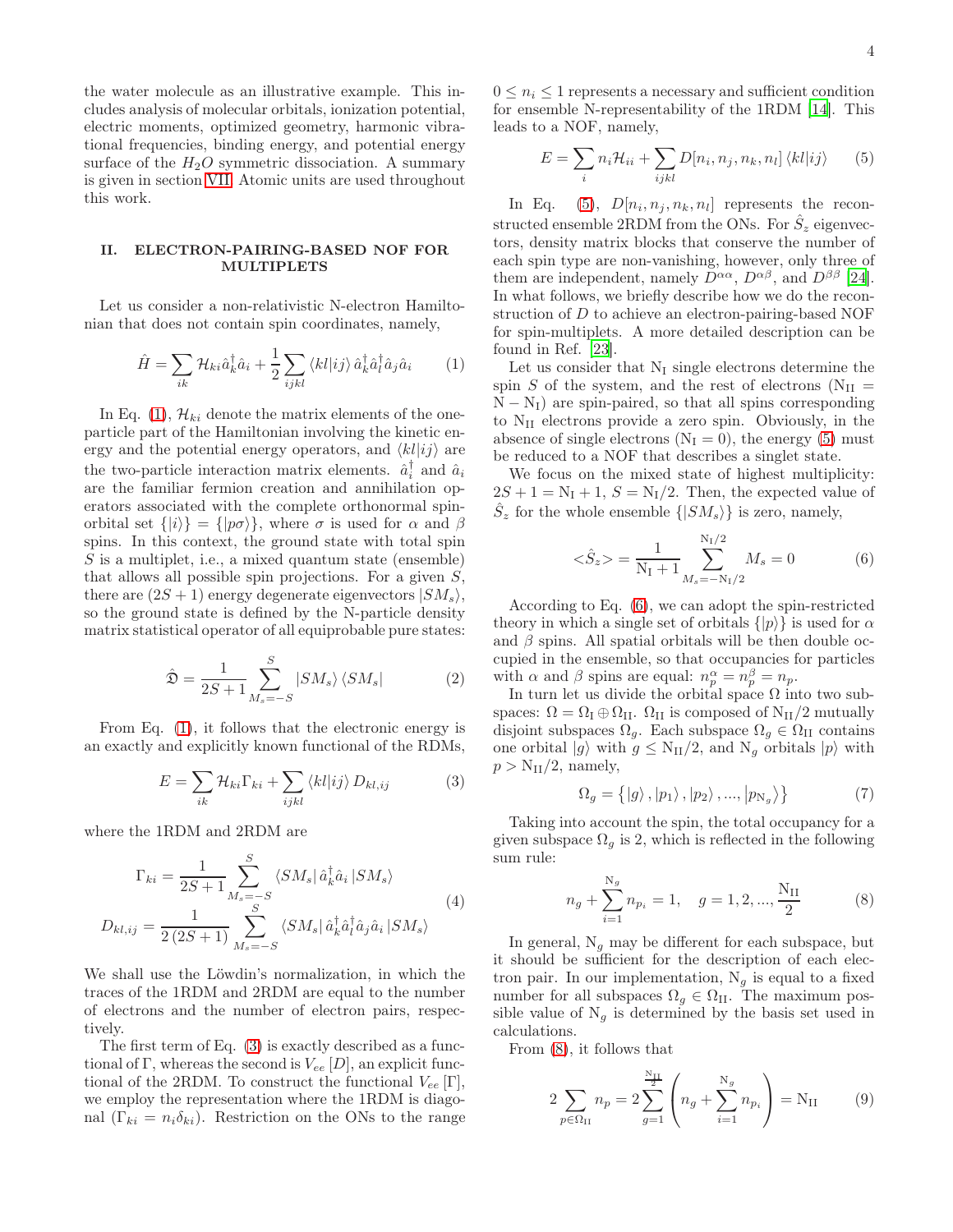<span id="page-4-0"></span>Figure 1: Splitting of the orbital space  $\Omega$  into subspaces. In this example,  $S = 3/2$  (quartet) and  $N<sub>I</sub> = 3$ , so three orbitals make up the subspace  $\Omega_{\rm I}$ , whereas four electrons (N<sub>II</sub> = 4) distributed in two subspaces  $\{\Omega_1, \Omega_2\}$  make up the subspace  $\Omega_{II}$ . Note that  $N_g = 4$ . The arrows depict the values of the ensemble occupation numbers, alpha  $(\downarrow)$  or beta  $(\uparrow)$ , in each orbital.



Here, the notation  $p \in \Omega$ <sub>II</sub> represents all the indexes of  $|p\rangle$  orbitals belonging to  $\Omega_{II}$ . It is important to recall that orbitals belonging to each subspace  $\Omega_g$  vary along the optimization process until the most favorable orbital interactions are found. Therefore, the orbitals do not remain fixed in the optimization process, they adapt to the problem.

Similarly,  $\Omega_I$  is composed of  $N_I$  mutually disjoint subspaces  $\Omega_g$ . In contrast to  $\Omega_{\text{II}}$ , each subspace  $\Omega_g \in \Omega_{\text{I}}$ contains only one orbital g with  $2n<sub>g</sub> = 1$ . It is worth noting that each orbital is completely occupied individually, but we do not know whether the electron has  $\alpha$  or β spin:  $n_g^{\alpha} = n_g^{\beta} = n_g = 1/2$ . It follows that

$$
2\sum_{p \in \Omega_{\rm I}} n_p = 2 \sum_{g = \frac{\rm N_{\rm I}}{2} + 1}^{\rm N_{\Omega}} n_g = \rm N_{\rm I},\tag{10}
$$

where  $N_{\Omega} = N_{II}/2 + N_I$  denotes the total number of subspaces in  $\Omega$ . Taking into account Eq. [\(9\)](#page-3-6), the trace of the 1RDM is verified equal to the number of electrons:

$$
2\sum_{p \in \Omega} n_p = 2\sum_{p \in \Omega_{\text{II}}} n_p + 2\sum_{p \in \Omega_{\text{I}}} n_p = N_{\text{II}} + N_{\text{I}} = N \quad (11)
$$

In Fig. [1,](#page-4-0) an illustrative example is shown. In this example,  $N_I = 3$   $(S = 3/2)$  hence three orbitals make up the subspace  $\Omega_{\text{I}}$ , whereas four electrons  $(N_{\text{II}} = 4)$  distributed in two subspaces  $\{\Omega_1, \Omega_2\}$  make up the subspace

 $\Omega_{II}$ . In Fig. [1,](#page-4-0) N<sub>g</sub> = 4 corresponds to the maximum allowed value.

In DoNOF, we employ a two-index reconstruction  $D[n_p, n_q]$  [\[19](#page-15-17)], instead of the general dependence on four indices. The necessary N-representability D, Q, and G conditions of the 2RDM, also known as (2,2)-positivity conditions [\[50\]](#page-16-16), impose strict inequalities on D-elements [\[20\]](#page-15-18). Given these constraints, some proposals have resulted in several  $\mathcal{JKL}$ -only functionals [\[25\]](#page-15-22), where  $\mathcal J$ and  $K$  refer to the usual Coulomb and exchange integrals, while  $\mathcal L$  denotes the exchange-time-inversion integral [\[51\]](#page-16-17).

For an electron-pairing-based NOF, we divide the matrix elements of D into intra- and inter-subspace contributions. The intra-subspace blocks only involves intrapair  $\alpha\beta$ -contributions of orbitals belonging to  $\Omega_{II}$ . Actually, there can be no interactions between electrons with opposite spins in a singly occupied orbital, since there is only one electron with  $\alpha$  or  $\beta$  spin in each  $|SM\rangle$  of the ensemble. In the simplest case of two electrons, an accurate NOF is well-known from the exact wavefunction Lowdin and Shull [\[52\]](#page-16-18). Consequently, the intrapair  $\alpha\beta$ -contributions are

<span id="page-4-1"></span>
$$
D_{pq,rt}^{\alpha\beta} = \frac{\Pi_{pr}}{2} \delta_{pq} \delta_{rt} \delta_{p\Omega_g} \delta_{r\Omega_g} \ (g \le \frac{N_{\text{II}}}{2})
$$

$$
\Pi_{pr} = \begin{cases} \sqrt{n_p n_r} & p = r \text{ or } p, r > \frac{N_{\text{II}}}{2} \\ -\sqrt{n_p n_r} & p = g \text{ or } r = g \end{cases} \tag{12}
$$

$$
\delta_{p\Omega_g} = \begin{cases} 1 & p \in \Omega_g \in \Omega_{\text{II}} \\ 0 & p \notin \Omega_g \in \Omega_{\text{II}} \end{cases}
$$

Note that  $D^{\alpha\beta}_{pp,pp} = 0$ ,  $\forall p \in \Omega_I$ . For inter-subspace contributions  $(\Omega_f \neq \Omega_g)$ , the spin-parallel matrix elements are HF like, namely,

$$
D_{pq,rt}^{\sigma\sigma} = \frac{n_p n_q}{2} \left( \delta_{pr} \delta_{qt} - \delta_{pt} \delta_{qr} \right) \delta_{p\Omega_f} \delta_{q\Omega_g}, \ \sigma = \alpha, \beta \tag{13}
$$

whereas the spin-anti-parallel blocks are

<span id="page-4-2"></span>
$$
D_{pq,rt}^{\alpha\beta} = \frac{n_p n_q}{2} \delta_{pr} \delta_{qt} \delta_{p\Omega_f} \delta_{q\Omega_g} - \frac{\Phi_p \Phi_r}{2} \delta_{p\Omega_f} \delta_{r\Omega_g}.
$$
  

$$
\begin{cases} \delta_{pq} \delta_{rt} & f \leq \frac{N_H}{2} \text{ or } g \leq \frac{N_H}{2} \\ \delta_{pt} \delta_{qr} & \frac{N_H}{2} < f, g \leq N_\Omega \end{cases} \tag{14}
$$

where  $\Phi_p = \sqrt{n_p(1 - n_p)}$ . It is not difficult to verify [\[23\]](#page-15-20) that the reconstruction [\(12\)](#page-4-1)-[\(14\)](#page-4-2) leads to  $\langle S^2 \rangle$  =  $S(S+1)$  with  $S = N<sub>I</sub>/2$ .

In quantum chemistry, we usually use real spatial orbitals, then  $\mathcal{L}_{pq} = \mathcal{K}_{pq}$ . After a simple algebra, the energy [\(5\)](#page-3-3) can be written as

<span id="page-4-3"></span>
$$
E = \sum_{g=1}^{\frac{N_{II}}{2}} E_g + \sum_{g=\frac{N_{II}}{2}+1}^{N_{\Omega}} \mathcal{H}_{gg} + \sum_{f,g=1;f \neq g}^{N_{\Omega}} E_{fg}
$$
(15)

where

<span id="page-4-4"></span>
$$
E_g = 2\sum_{p \in \Omega_g} n_p \mathcal{H}_{pp} + \sum_{q, p \in \Omega_g} \Pi_{qp} \mathcal{K}_{pq} , \ \Omega_g \in \Omega_{II} \tag{16}
$$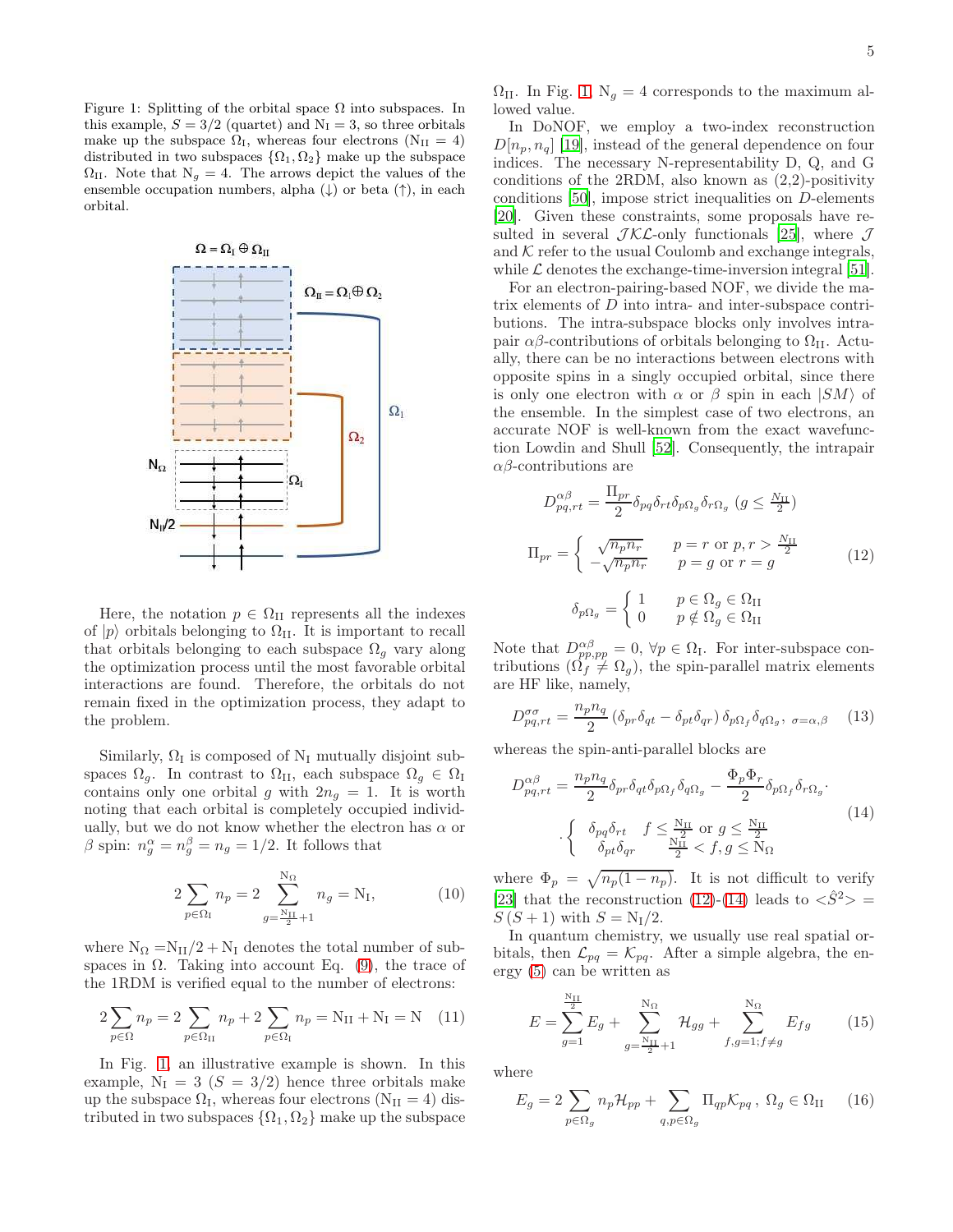is the energy of an electron pair with opposite spins.  $E_{fg}$ correlates the motion of electrons with parallel and opposite spins belonging to different subspaces  $(\Omega_f \neq \Omega_g)$ :

<span id="page-5-1"></span>
$$
E_{fg} = \sum_{p \in \Omega_f} \sum_{q \in \Omega_g} \left[ n_q n_p \left( 2 \mathcal{J}_{pq} - \mathcal{K}_{pq} \right) - \Phi_q \Phi_p \mathcal{K}_{pq} \right] \tag{17}
$$

The functional [\(15\)](#page-4-3)-[\(17\)](#page-5-1) is PNOF7 for multiplets [\[34](#page-16-0), [35,](#page-16-1) [48](#page-16-14)]. It is worth noting that PNOF7 is reduced to PNOF5 [\[53,](#page-16-19) [54\]](#page-16-20) for  $\Phi_p \equiv 0$ . The latter constitutes an independent-pair approximation by not considering the interaction between orbitals that belong to different subspaces beyond the HF terms of Eq. [\(17\)](#page-5-1). It will afford good results when the number of electron pairs is small, but the results deteriorate rapidly as the system grows. Interestingly, an antisymmetrized product of strongly orthogonal geminals (APSG) with the expansion coefficients explicitly expressed by the ONs also leads to PNOF5 [\[54](#page-16-20)] showing that PNOF5 is strictly Nrepresentable. As far as we know, there is no other NOF for which its generating wavefunction is known.

PNOF7 introduces interaction terms between orbitals belonging to different subspaces. Its main weakness is the absence of the dynamic electron correlation between pairs, since  $\Phi_p = \sqrt{n_p(1 - n_p)}$  has significant values only when the ONs differ substantially from 1 and 0. Consequently, PNOF7 is able to recover the complete intrapair, but only the static interpair correlation. The functional has proven its worth in problems where a strong correlation is revealed. We have recently demonstrated [\[32](#page-15-29), [33](#page-15-30)] the ability of PNOF7 to describe strong correlation effects in one-dimensional and two-dimensional systems by comparing our results with exact diagonalization, density matrix renormalization group, and quantum Monte Carlo calculations. Unfortunately, PNOF7 does not include dynamic interpair correlation, which can be included a posteriori using a modified version of standard second-order perturbation theory (see below in section [V\)](#page-9-0).

#### <span id="page-5-0"></span>III. ENERGY MINIMIZATION PROBLEM

Minimization of the energy functional  $E[N, \{n_p\}, \{\varphi_p(\mathbf{r})\}]$  is performed under the orthonormality requirement for the real spatial orbitals,

<span id="page-5-4"></span>
$$
\langle p|q\rangle = \int d\mathbf{r} \varphi_p(\mathbf{r}) \varphi_q(\mathbf{r}) = \delta_{pq} \tag{18}
$$

whereas the occupancies conform to the ensemble Nrepresentability conditions  $0 \leq n_p \leq 1$ , and pairing sum rules [\(8\)](#page-3-5). The latter are important for orbitals belonging to  $\Omega_{II}$  since  $n_p = 1/2, \forall p \in \Omega_I$ . This is a constrained optimization problem. The solution is established by optimizing the energy [\(15\)](#page-4-3) with respect to the ONs and to the NOs, separately.

#### A. Occupancy Optimization

Bounds on  $\{n_p\}$  can be imposed automatically by expressing the ONs through new auxiliary variables  $\{\gamma_p\},\$ and using trigonometric functions. Likewise, the equality constrains [\(8\)](#page-3-5) can also always be satisfied using the properties of these functions. In this way, we transform the constrained minimization problem of the objective function with respect to  $\{n_p\}$  into the problem of minimizing E with respect to auxiliary variables  $\{\gamma_p\}$  without restrictions on their values. In our implementation, the conjugate gradient (CG) method [\[55\]](#page-16-21) is used for performing the optimization of the energy with respect to  $\gamma$ -variables.

Let us set the ON of an orbital  $|q\rangle$  as

<span id="page-5-5"></span>
$$
n_g = \frac{1}{2} \left( 1 + \cos^2 \gamma_g \right); \ g = 1, 2, ..., N_{\text{II}}/2 \tag{19}
$$

Given the range [0, 1] of possible values for  $\cos^2\gamma_q$ , it is easy to see that  $1/2 \leq n_g \leq 1$ . Accordingly, we shall name  $\{\varphi_g(\mathbf{r})\,;\,g=1,2,...,N_{\text{II}}/2\}$  strongly occupied orbitals. The pairing conditions [\(8\)](#page-3-5) can be conveniently written as

<span id="page-5-2"></span>
$$
\sum_{i=1}^{N_g} n_{p_i} = h_g; \quad g = 1, 2, ..., N_{II}/2
$$
 (20)

where the hole  $h_g = 1 - n_g$  in the orbital  $|g\rangle$  is  $h_g =$  $\left(\sin^2\gamma_g\right)/2$ . Let us express the ONs of the rest of orbitals through new auxiliary variables while satisfying Eq. [\(20\)](#page-5-2). Indeed, the ONs  $\left\{ n_{p_1}, n_{p_2}, ..., n_{p_{N_g}} \right\}$  of each subspace  $\Omega_g \in \Omega_H$  can be set as

<span id="page-5-3"></span>
$$
n_{p_1} = h_g \sin^2 \gamma_{p_1}
$$
  
\n
$$
n_{p_2} = h_g \cos^2 \gamma_{p_1} \sin^2 \gamma_{p_2}
$$
  
\n...  
\n
$$
n_{p_i} = h_g \cos^2 \gamma_{p_1} \cos^2 \gamma_{p_2} \cdots \cos^2 \gamma_{p_{i-1}} \sin^2 \gamma_{p_i}
$$
  
\n...  
\n
$$
n_{p_{N_g-1}} = h_g \cos^2 \gamma_{p_1} \cos^2 \gamma_{p_2} \cdots \cos^2 \gamma_{p_{N_g-2}} \sin^2 \gamma_{p_{N_g-1}}
$$
  
\n
$$
n_{p_{N_g}} = h_g \cos^2 \gamma_{p_1} \cos^2 \gamma_{p_2} \cdots \cos^2 \gamma_{p_{N_g-2}} \cos^2 \gamma_{p_{N_g-1}}
$$
\n(21)

It is not difficult to verify if we add the equations of [\(21\)](#page-5-3) in pairs, starting with the last two and continuing upwards using the resulting equation of each sum, that the restriction [\(20\)](#page-5-2) is always fulfilled thanks to the fundamental trigonometric identity. Note that by eliminating the equality restrictions [\(20\)](#page-5-2) from the problem, we move from having  $N_g$  unknown occupancies to  $N_g - 1$ auxiliary  $\gamma$ -variables. Finally, taking into account that  $sin^2(\gamma)$  and  $cos^2(\gamma)$  are always in the interval [0, 1], and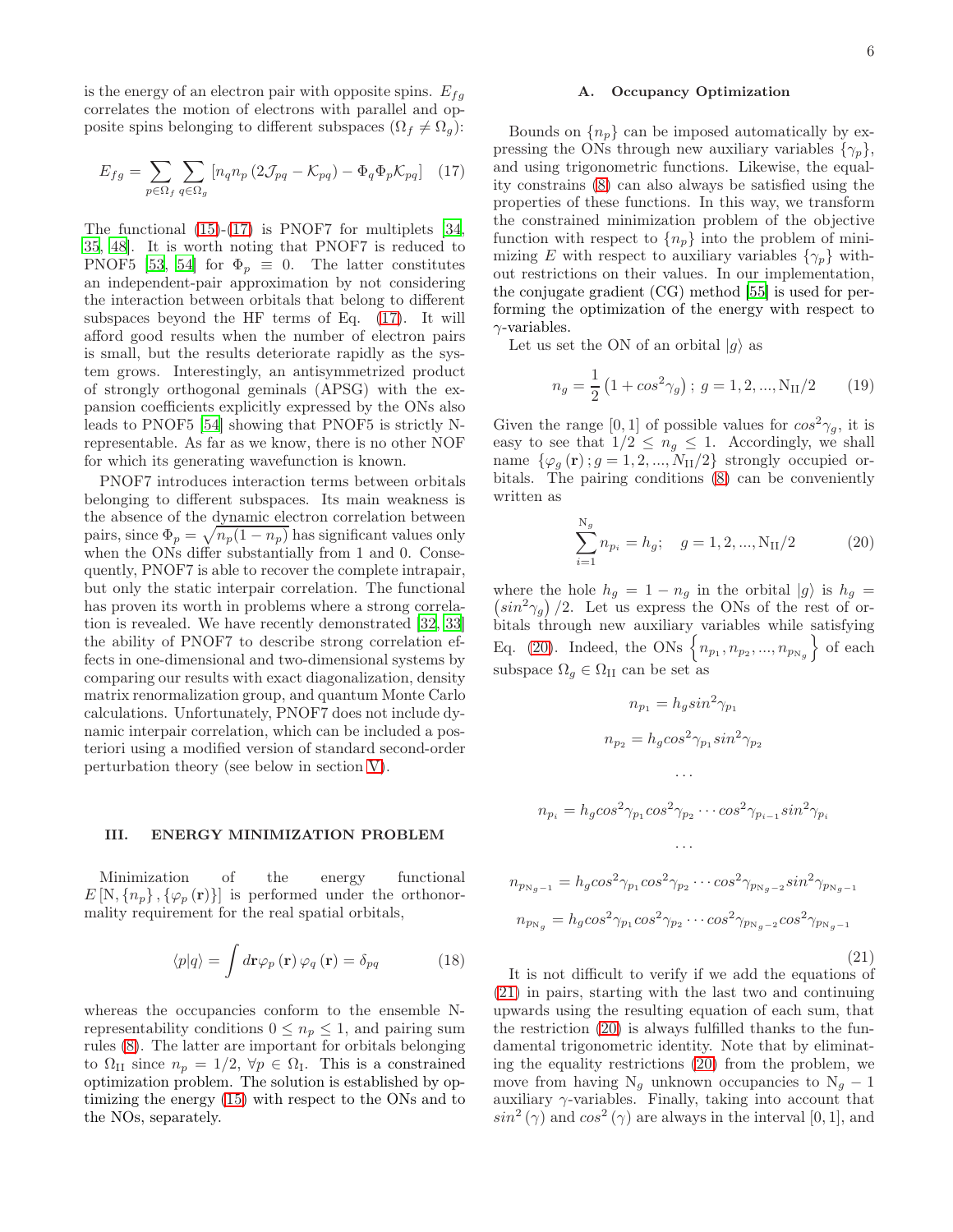that these multiply the magnitude of the hole  $h<sub>g</sub>$ , the rest of orbitals in  $\Omega_{\text{II}}$  are weakly occupied, i.e.,  $0 \leq n_p \leq 1/2$ if  $p > N_{II}/2 \cap p \in \Omega_{II}$ .

## B. Orbital Optimization

The orthonormal conditions may be taken into account by the Lagrange multiplier method. For a fixed set of occupancies, let us introduce the symmetric multipliers  $\{\lambda_{pq}\}\$ associated with orthonormality constraints [\(18\)](#page-5-4) on the real spatial orbitals  $|p\rangle$ , and define the auxiliary functional  $\Omega$  as

<span id="page-6-0"></span>
$$
\Omega = E - 2 \sum_{pq} \lambda_{qp} \left( \langle p|q \rangle - \delta_{pq} \right) \tag{22}
$$

The functional [\(22\)](#page-6-0) has to be stationary with respect to variations in  $\varphi_p(\mathbf{r})$ , that is

$$
\delta\Omega = \sum_{p} \int d\mathbf{r} \delta\varphi_{p}(\mathbf{r}) \left[ \frac{\delta E}{\delta\varphi_{p}(\mathbf{r})} - 4 \sum_{q} \lambda_{qp} \varphi_{q}(\mathbf{r}) \right] = 0
$$
\n(23)

which leads to the following orbital Euler equations

<span id="page-6-1"></span>
$$
\frac{\delta E}{\delta \varphi_p(\mathbf{r})} = 4n_p \hat{\mathcal{H}} \varphi_p(\mathbf{r}) + \frac{\delta V_{ee}}{\delta \varphi_p(\mathbf{r})} = 4 \sum_q \lambda_{qp} \varphi_q(\mathbf{r}) \tag{24}
$$

The functional derivative of  $V_{ee}$  with respect to  $\varphi_p$  at the point **r** depends on the subspace  $\Omega_q$  to which the orbital belongs. For orbitals belonging to a subspace with a single electron ( $\varphi_p \in \Omega_g \in \Omega_I$ ) only inter-pair contributions appear, and the functional derivative is given by the following expression

$$
\frac{\delta V_{ee}^{inter}}{\delta \varphi_p(\mathbf{r})} = 4 \left\{ \sum_{f=1; f \neq g}^{N_{\Omega}} \sum_{q \in \Omega_f} \left[ n_q n_p \left( 2 \hat{\mathcal{J}}_q - \hat{\mathcal{K}}_q \right) - \Phi_q \Phi_p \hat{\mathcal{K}}_q \right] \right\} \varphi_p(\mathbf{r})
$$
\n
$$
(25)
$$

where

$$
\hat{\mathcal{J}}_{q}(\mathbf{r}) = \int d\mathbf{r}' \frac{|\varphi_{q}(\mathbf{r}')|^{2}}{|\mathbf{r} - \mathbf{r}'|}
$$
 (26)

$$
\hat{\mathcal{K}}_{q}(\mathbf{r}) = \int d\mathbf{r}' \varphi_{q}(\mathbf{r}') \frac{\hat{P}_{\mathbf{r},\mathbf{r}'}}{|\mathbf{r} - \mathbf{r}'|} \varphi_{q}(\mathbf{r}') \tag{27}
$$

are the usual Coulomb and exchange operators, respectively, and  $\hat{P}_{\mathbf{r},\mathbf{r}'}$  is the permutation operator. For orbitals belonging to a subspace with an electron pair we must also include the intrapair contribution,

$$
\frac{\delta V_{ee}}{\delta \varphi_p(\mathbf{r})} = \frac{\delta V_{ee}^{inter}}{\delta \varphi_p(\mathbf{r})} + 4 \sum_{q \in \Omega_g} \Pi_{qp} \hat{\mathcal{K}}_q \varphi_p(\mathbf{r}); \ \varphi_p \in \Omega_g \in \Omega_{II}
$$
\n(28)

The functional [\(22\)](#page-6-0) must also be stationary with respect to variations in Lagrange multipliers, which leads to the Eqs. [\(18\)](#page-5-4). For a fixed set of ONs, we have to find  $\{\varphi_p\}$  and  $\{\lambda_{qp}\}$  that solve Eqs. [\(18\)](#page-5-4) and [\(24\)](#page-6-1). In general, the energy functional of Eq. [\(15\)](#page-4-3) is not invariant with respect to an orthogonal transformation of the orbitals. Consequently, Eq. [\(24\)](#page-6-1) cannot be reduced to a pseudoeigenvalue problem by diagonalizing the  $\lambda$  matrix. This system of equations is nonlinear in  $\varphi_p$  so it is formidable to solve, although the symmetry property of  $\lambda$  may be used to simplify the problem. In our implementation, we employ the self-consistent procedure proposed in [\[38\]](#page-16-4) to obtain the NOs.

Multiplying the Eq. [\(24\)](#page-6-1) by  $\varphi_p$ , integrating over **r**, and taking into account the Eq. [\(18\)](#page-5-4), we get

$$
\lambda_{qp} = n_p \mathcal{H}_{qp} + g_{pq} \tag{29}
$$

where

$$
g_{pq} = \int d\mathbf{r} \frac{\delta V_{ee}}{\delta \varphi_p(\mathbf{r})} \varphi_q(\mathbf{r}) \tag{30}
$$

At the extremum, the matrix of the Lagrange multipliers must be a symmetric matrix :  $\lambda_{qp} = \lambda_{pq}$ . Considering  $\lambda_{qp} - \lambda_{pq}$ , and that H is a symmetric matrix, it follows without difficulty that

<span id="page-6-2"></span>
$$
(n_p - n_q) \mathcal{H}_{qp} + g_{pq} - g_{qp} = 0 \tag{31}
$$

Eq. [\(31\)](#page-6-2) eliminates the Lagrange multipliers as variables in the problem, that is, the original Eqs. have been replaced by the system of Eqs. [\(31\)](#page-6-2) and [\(18\)](#page-5-4) over the unknown  $\varphi_p$  functions only. Introducing a set of known basis functions, the integral differential Eqs. [\(31\)](#page-6-2) can be cast into an algebraic equations, however, the standard methods for solving this nonlinear system of Eqs. converge very slowly.

Let us define the off-diagonal elements of a symmetric matrix  $\mathcal F$  as

<span id="page-6-3"></span>
$$
\mathcal{F}_{qp} = \theta (p - q) [\lambda_{qp} - \lambda_{pq}] + \theta (q - p) [\lambda_{pq} - \lambda_{qp}] \quad (32)
$$

where  $\theta(x)$  is the unit-step Heaviside function. Accord-ing to Eq. [\(31\)](#page-6-2),  $\mathcal{F}_{qp}$  vanishes at the extremum, hence matrices  $\mathcal F$  and  $\Gamma$  can be brought simultaneously to a diagonal form at the solution. Hence,  $\varphi_p$ 's which solve the Eqs. [\(31\)](#page-6-2), may be accomplished by diagonalization of the matrix  $\mathcal F$  in an iterative way. A remarkable advantage of this procedure is that the orthonormality constraints [\(18\)](#page-5-4) are automatically guaranteed. Unfortunately, the diagonal elements cannot be determined from the symmetry property of  $\lambda$ , so this procedure does not provide a generalized Fockian in the conventional sense. Nevertheless,  $\lambda_{pp}$  may be determined with the help of an aufbau principle.

Let us consider an almost diagonal matrix  $\mathcal{F}^0$  constructed from the set of orbitals  $\{\varphi_p^0\}$  according to Eq. [\(32\)](#page-6-3) with diagonal elements  $\mathcal{F}_{pp}^0$ , and let  $E^0$  be the corresponding electronic energy. Up to the first-order terms,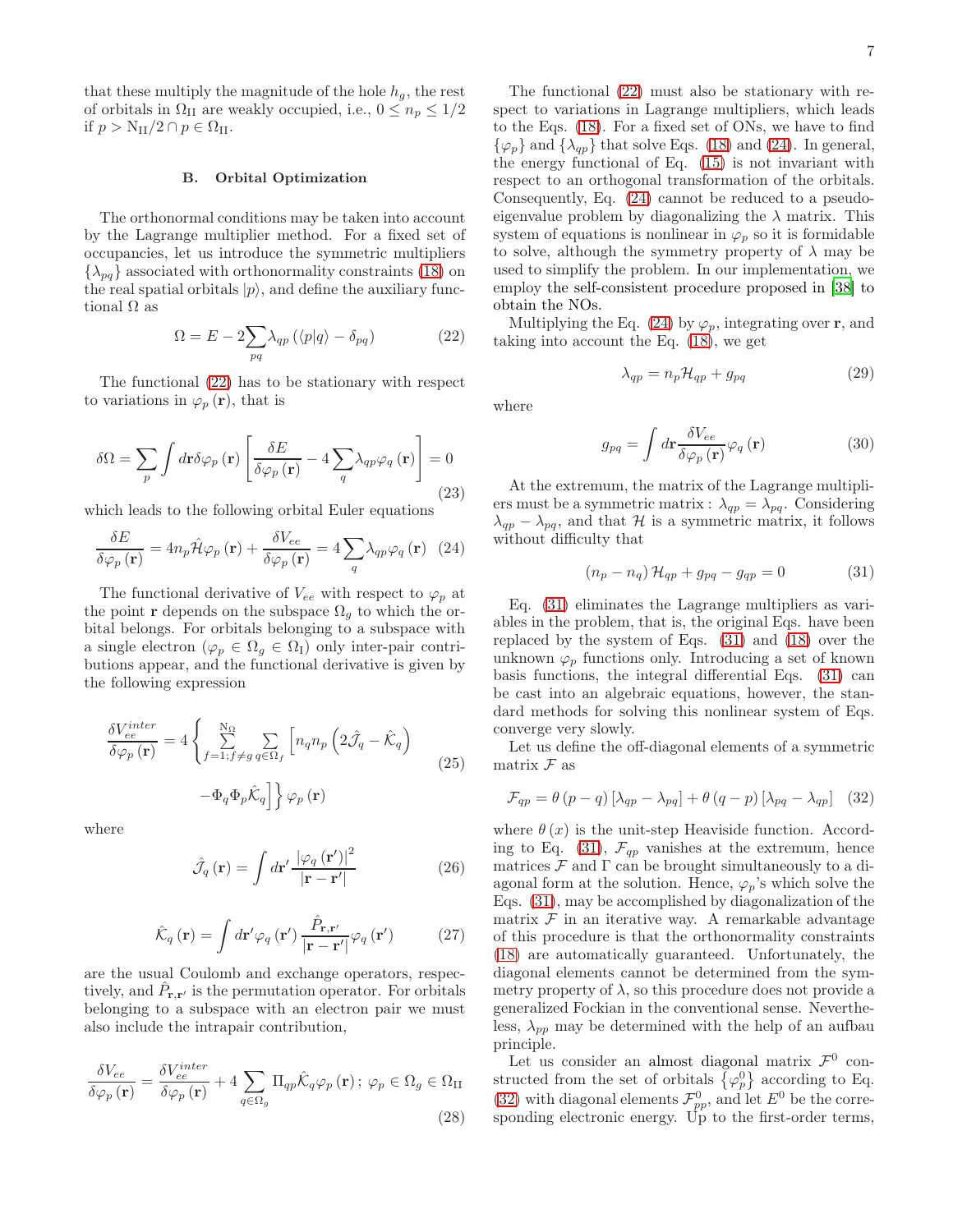the diagonalization of  $\mathcal{F}^0$  gives rise to a new set of orbitals [\[56\]](#page-16-22),

<span id="page-7-0"></span>
$$
\varphi_p = \varphi_p^0 + \sum_{q,q \neq p} \frac{\mathcal{F}_{qp}^0 \varphi_q^0}{\mathcal{F}_{pp}^0 - \mathcal{F}_{qq}^0} \tag{33}
$$

The first-order expression for the energy corresponding to the orbitals defined in Eq. [\(33\)](#page-7-0) reads

<span id="page-7-1"></span>
$$
E = E^{0} + 2\sum_{p < q} \frac{|\mathcal{F}_{pq}^{0}|^{2}}{\mathcal{F}_{pp}^{0} - \mathcal{F}_{qq}^{0}}
$$
 (34)

It is clear from Eq. [\(34\)](#page-7-1) that if we choose  $\mathcal{F}_{qq}^0 > \mathcal{F}_{pp}^0$ , making the first-order energy contribution negative, the energy is bound to drop upon the diagonalization of  $\mathcal{F}^0$ . Consequently, NOs may be attained by iterative diagonalization of matrix  $\mathcal F$  employing the above aufbau principle for the definition of the diagonal elements.

In DoNOF, we maintain the values of the previous diagonalization of  $\mathcal F$  to use them as diagonal elements in each step. Different  $F$  matrices may come out depending on the initial guess. In the absence of static correlation, a good start for  $\{\mathcal{F}_{pp}^0\}$  is usually the values obtained after an energy optimization with respect to  $\gamma$  and a single diagonalization of the symmetrized  $\lambda$ matrix,  $(\lambda_{pq} + \lambda_{qp})/2$ , calculated with the HF orbitals. If static correlation plays an important role, it is generally a better option to replace the HF orbitals with the eigenvectors of the one-particle part of the Hamiltonian  $(\mathcal{H})$ .

From Eq. [\(34\)](#page-7-1), it can be seen that the off-diagonal elements must be small enough, so that each element  $\mathcal{F}_{pq}$ communicates its appropriate significance in each step of the iterative diagonalization process. Accordingly, a wellscaled  $\mathcal F$  matrix turns crucial in order to decrease the energy. In our implementation, the scaling of  $\mathcal F$  is achieved by dividing those elements  $\mathcal{F}_{pq}$  that exceed some small value  $\zeta$  several times by ten, so that the value of each matrix element results of the same order of magnitude and lesser than the upper selected bound  $\zeta$ .

It is important to note that the orbitals belonging to different subspaces vary throughout the optimization process until the most favorable orbital interactions are found, that is, there is no impediment to mixing orbitals from the different subspaces to arrive at the optimal orbitals. Consequently, the orbital optimization procedure is independent of the selected initial orbital coupling, although a proper initial guess favors a faster convergence of this procedure.

#### C. Convergence Acceleration

It is well-known that iterative methods frequently suffer from slow convergence. To accelerate convergence we have implemented a DIIS extrapolation technique [\[40\]](#page-16-6). In the latter, an error vector  $e^j$  is constructed at each

jth step. The construction of a suitable error vector is related to the gradient of the electronic energy with respect to  $\varphi$  and thus vanishes for the solution. In DoNOF, we use the off-diagonal elements of the symmetric matrix  $\mathcal F$  given by Eq. [\(32\)](#page-6-3) to form the error vector, namely,  $e_{pq}^{j} = \mathcal{F}_{pq}^{j}$  (recall that  $\mathcal{F}_{pq} \to 0$  at the converged solution).

Toward the end of the iterative procedure, changes in  $\varphi$  are small and it is possible to find a linear combination of m consecutive error vectors that approximates the zero vector in the least-squares sense:

$$
\Delta \mathbf{e} = \sum_{j=1}^{m} c_j \mathbf{e}^j \to 0 \tag{35}
$$

where the coupling constants  $c_j$  satisfy the normalization condition.

<span id="page-7-2"></span>
$$
\sum_{j=1}^{m} c_j = 1
$$
 (36)

The determination of the coupling constants is achieved by minimizing the norm of  $\Delta$ e

$$
\|\Delta \mathbf{e}\| = \sum_{i,j=1}^{m} c_i c_j \langle \mathbf{e}^i | \mathbf{e}^j \rangle = \sum_{i,j=1}^{m} c_i c_j B_{ij} \qquad (37)
$$

under condition [\(36\)](#page-7-2). This least-squares criterion leads to the following small set of linear equations:

$$
\begin{pmatrix} \mathbf{B} & -\mathbf{1} \\ -\mathbf{1} & 0 \end{pmatrix} \begin{pmatrix} \mathbf{c} \\ \Lambda \end{pmatrix} = \begin{pmatrix} \mathbf{0} \\ -1 \end{pmatrix} \tag{38}
$$

where  $B_{ij} = \langle \mathbf{e}^i | \mathbf{e}^j \rangle$  is a suitably defined metric in the **e** space, and  $\Lambda$  is a Lagrangian multiplier.

Consequently, the symmetric matrix  $\mathcal F$  can be estimated as a linear combination of m previous matrices,

$$
\bar{\mathcal{F}} = \sum_{j=1}^{m} c_j \mathcal{F}^j
$$
 (39)

An interpolation like this violates generally the symmetry of  $\mathcal F$  in second order; however, this becomes insignificant as convergence is approached. In practice, it has been found that even interpolation between fairly different matrices gives satisfactory results [\[41](#page-16-7)].

Now that all the pieces of the algorithm have been introduced, the energy optimization procedure implemented in DoNOF can be described.

#### <span id="page-7-3"></span>D. Computational Procedure

In 2009, the DoNOF code began to be developed from reading the matrix elements necessary to perform calculations generated by the GAMESS program [\[57,](#page-16-23) [58\]](#page-16-24).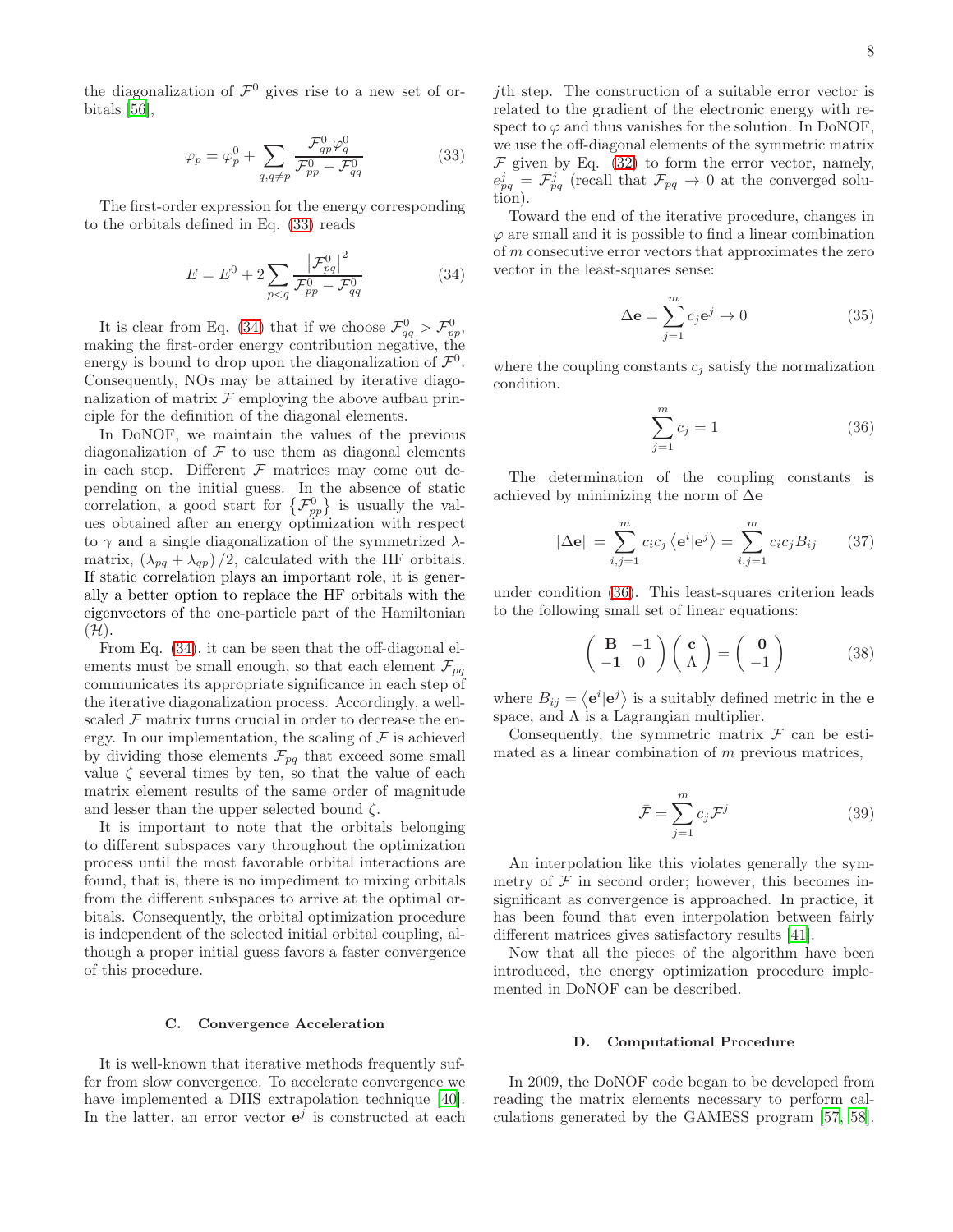For these historical reasons, we keep the GAMESS format to enter the basic molecular information, including the molecular basis set that can be downloaded from the Basis Set Exchange [\[59\]](#page-16-25) Web site URL, that is, https://www.basissetexchange.org.

In the current implementation, after the program reads a given input file, the required one- and two-electron atomic integrals are calculated using the original numerical quadrature developed in the HONDO program [\[60\]](#page-16-26). Recall that ERIs over molecular orbitals are required, but only two-index  $\mathcal{J}_{pq}$  and  $\mathcal{K}_{pq}$  integrals are necessary due to our approximation for the 2RDM. We expand the NOs in a fixed atomic basis set, namely,

$$
\varphi_p(\mathbf{r}) = \sum_{v=1}^{N_B} C_{vp} \zeta_v(\mathbf{r}), \quad p = 1, \dots, N_B \qquad (40)
$$

where  $N_B$  is the number of basis functions. Accordingly, Coulomb and exchange integrals are calculated as

<span id="page-8-1"></span>
$$
\mathcal{J}_{pq} = \sum_{\mu,\upsilon=1}^{N_B} \Gamma^p_{\mu\upsilon} \mathcal{J}^q_{\mu\upsilon}, \quad \mathcal{K}_{pq} = \sum_{\mu,\upsilon=1}^{N_B} \Gamma^p_{\mu\upsilon} \mathcal{K}^q_{\mu\upsilon} \qquad (41)
$$

where

$$
\Gamma_{\mu\nu}^p = \mathcal{C}_{\mu p} \mathcal{C}_{\nu p},\tag{42}
$$

<span id="page-8-2"></span>
$$
\mathcal{J}^q_{\mu\nu} = \sum_{\eta,\delta=1}^{N_B} \Gamma^q_{\eta\delta} \langle \mu\eta | \nu\delta \rangle, \, \mathcal{K}^q_{\mu\nu} = \sum_{\eta,\delta=1}^{N_B} \Gamma^q_{\eta\delta} \langle \mu\eta | \delta\upsilon \rangle \tag{43}
$$

From Eqs.  $(41)-(43)$  $(41)-(43)$ , we can see that the four-index transformation of the ERIs scales as  $N_B^5$ . In the occupancy optimization, this operation is carried out once for fixed orbitals, however, in the orbital optimization it is necessary to perform this transformation every time the orbitals change to generate the matrix  $\mathcal F$ , which is a timeconsuming process. The parallel implementation of this part of the code substantially improved the performance of our program [\[39\]](#page-16-5). It should be noted that for some approximations where the two-electron cumulant can be factorized is possible to reduce this formal scaling to  $N_B^4$ by summing over orbital indexes separately [\[47](#page-16-13), [61](#page-16-27)].

Fig. [2](#page-9-1) depicts the flowchart in DoNOF. The procedure is divided into two fundamental steps. An initial one, which main objective is to generate the diagonal elements of the symmetric matrix  $\mathcal F$ , and the iterative step where it is optimized by occupancies and orbitals separately.

In the initial step, the guess for molecular orbitals  $\{\varphi_p^{in}\}\$  is generated directly from the core Hamiltonian or after a HF calculation. An energy optimization with respect to the auxiliary  $\gamma$ -variables is performed using the CG or L-BFGS methods. For this purpose, initial  $\{\gamma_p^{in}\}\$ corresponding to a Fermi-Dirac (FD) distribution of the ONs is generally used. For the ONs  $\{n_p^0\}$  obtained according to Eqs. [\(19\)](#page-5-5) and [\(21\)](#page-5-3) from resulting  $\{\gamma_p^0\}$ , a

single diagonalization of the symmetrized  $\lambda$ -matrix with  $\{\varphi_p^{in}\},\ (\lambda_{pq}^{in} + \lambda_{qp}^{in})/2$ , is carried out that affords  $\{\varphi_p^0\}$ and a suitable start guess  $\{\mathcal{F}_{pp}^0\}.$ 

In the iterative step,  $\gamma^{j+1}$  is obtained for fixed NOs  $\varphi^j$  by the unconstrained optimization of  $E\left[n(\gamma),\varphi^j\right]$ . Then, the symmetric matrix  $\mathcal{F}^j$  is formed with the resulting diagonal elements of the previous step, and the off-diagonal elements given by Eq. [\(32\)](#page-6-3) using  $n^{j+1}$   $(\gamma^{j+1})$ and  $\varphi^j$ . After diagonalization of  $\mathcal{F}^j$ , new NOs  $\varphi^{j+1}$  and diagonal elements  $\left\{\mathcal{F}_{pp}^{j+1}\right\}$  are obtained.

Three criteria of energy convergence are used, one for occupancy optimization, another for orbital optimization and finally a global one. Each criterion consists of monitoring the electronic energy of each iteration and requires that two successive values differ by no more than a threshold, namely,

$$
\left| E\left[n^{j+1}, \varphi^j\right] - E\left[n^j, \varphi^j\right] \right| < \varepsilon_n \tag{44}
$$

$$
\left| E\left[n^{j+1}, \varphi^{j+1}\right] - E\left[n^{j+1}, \varphi^j\right] \right| < \varepsilon_\varphi \tag{45}
$$

$$
\left| E\left[n^{j+1}, \varphi^{j+1}\right] - E\left[n^j, \varphi^j\right] \right| < \varepsilon \tag{46}
$$

It is worth noting that we do not determine whether the new NOs  $\varphi^{j+1}$  (ONs  $n^{j+1}$ ) are the same as previous  $\varphi^j$  (*n*<sup>j</sup>). A robust criterion that prevails over the three energy criteria is to assess the symmetry of the matrix of the Lagrange multipliers, namely, the maximum of the off-diagonal differences to be less than  $\delta$ :

$$
Max\left\{ \left| \lambda_{qp}^{j+1} - \lambda_{pq}^{j+1} \right| \right\} < \delta \tag{47}
$$

To help convergence, the scaling of  $\mathcal F$  is used as well as the DIIS technique explained above. If the convergence criteria are reached, then the solution represented by optimal  ${n_p, \varphi_p}$  can be employed to calculate other quantities of interest.

### <span id="page-8-0"></span>IV. MOLECULAR PROPERTIES

At the present stage, the program computes molecular properties such as vertical ionization potentials by means of the extended Koopmans' theorem [\[42](#page-16-8)], Mulliken population analysis [\[43\]](#page-16-9), and electric dipole, quadrupole and octupole moments [\[44](#page-16-10)]. We provide the RDMs in the atomic and molecular bases if necessary, and a wavefunction (WFN) file for performing further quantitative and visual analyses of molecular systems.

The 1RDM and Lagrangian cannot be simultaneously brought to the diagonal form in approximate NOFs. DoNOF works on the NO representation, where the 1RDM is diagonal, but  $\lambda$  is only a symmetric matrix. The program can provide a complementary canonical representation [\[45\]](#page-16-11) of the one-electron picture in molecules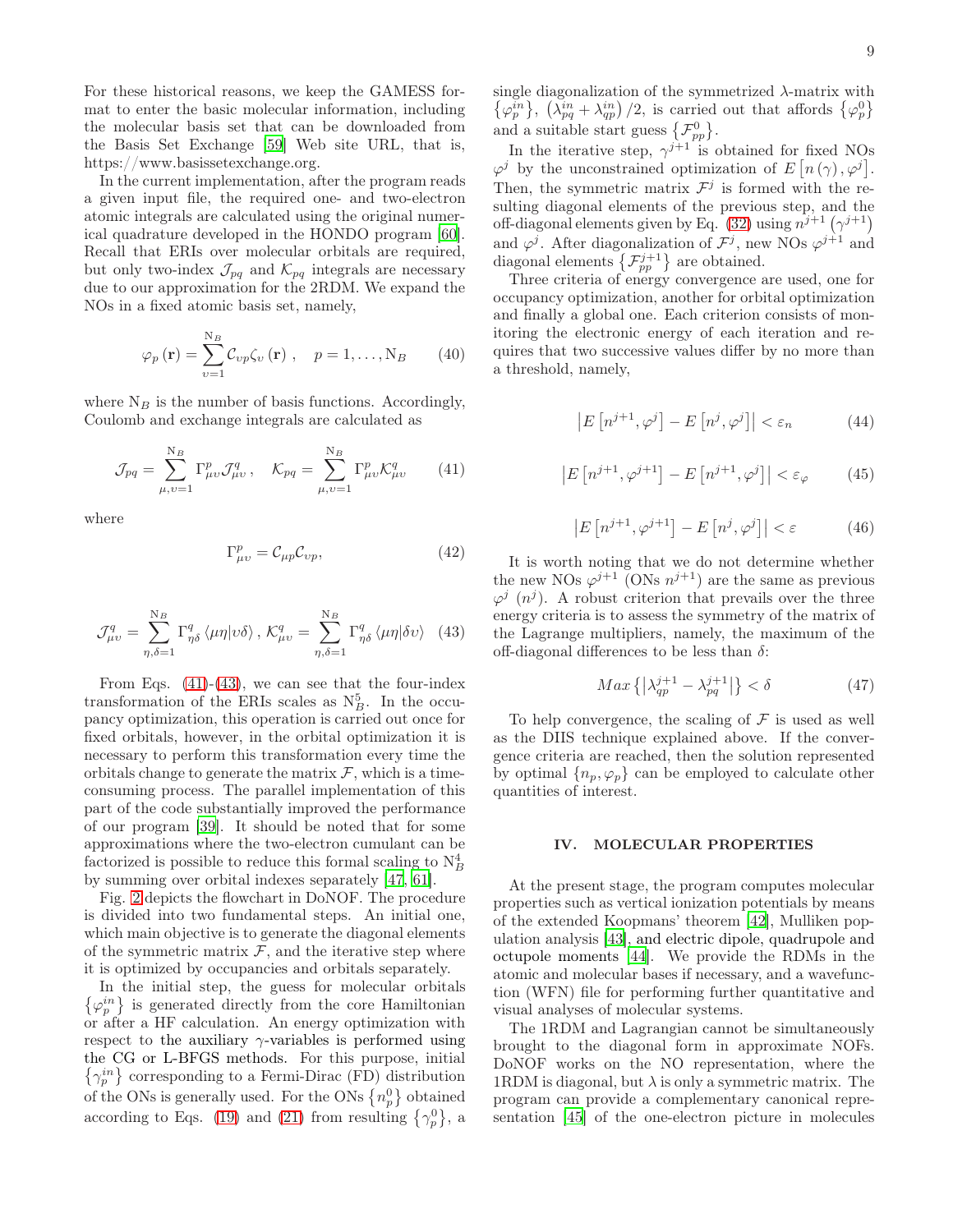<span id="page-9-1"></span>Figure 2: Flowchart in DoNOF



where  $\lambda$  is diagonal, but not the 1RDM. This equivalent representation affords delocalized molecular orbitals adapted to the symmetry of the molecule. Combining both representations we have the whole picture concerning the ONs and orbital energies in NOF theory. Currently both types of orbitals can be displayed using the DoNOF output file which can be read by the GMOLDEN programm [\[62\]](#page-16-28) duly modified by us.

In the case of PNOF5, an APSG with the expansion coefficients explicitly expressed by the ONs can generate [\[54](#page-16-20)] the functional too. Our code offers the option of knowing the expansion coefficients of the APSG generating wavefunction. In addition, the treatment of an extended system at a fractional cost of the entire calculation can also be achieved using a thermodynamic fragment energy method in the context of NOF theory [\[63\]](#page-16-29).

Geometry optimization is, together with single-point energy calculations, the most used procedure in electronic structure calculations. DoNOF computes the analytic energy gradients [\[46](#page-16-12)] with respect to nuclear motion without resorting to linear response theory. It is worth noting that our implementation of the geometry optimization can also be applied to non-singlet systems as long as the spin-multiplet formalism mentioned above is used [\[64\]](#page-16-30). This efficient computation of analytical gradients, analogous to gradient calculations at the HF level of theory, allows to locate and characterize the critical points on the energy surface.

In contrast to first-order energy derivatives, the calculation of the second-order analytic derivatives requires the knowledge of NOs and ONs at the perturbed geometry [\[65](#page-16-31)]. Thus, since a set of coupled-perturbed equations must be solved to analytically obtain the Hessian in NOF

theory, the corresponding computational cost increases dramatically. Consequently, in the current implementation, the Hessian is obtained by numerical differentiation of analytical gradients [\[47\]](#page-16-13).

### <span id="page-9-0"></span>V. DYNAMIC CORRELATION

Current NOFs based on electron pairing take into account most of the non-dynamical effects, and also an important part of the dynamical electron correlation corresponding to the intrapair interactions. Consequently, electron-pairing-based NOFs produce [\[34,](#page-16-0) [54\]](#page-16-20) results that are in good agreement with accurate wavefunction-based methods for small systems, where electron correlation effects are almost entirely intrapair. When the number of pairs increases, NOF values deteriorate especially in those regions where dynamic correlation prevails. It is therefore mandatory to add the inter-space dynamic electron correlation to improve calculations.

The second-order Møller–Plesset (MP2) perturbation theory is the simplest way of properly incorporating dynamic correlation effects. In DoNOF, the recently proposed [\[23,](#page-15-20) [34,](#page-16-0) [48\]](#page-16-14) NOF-MP2 method can be used to obtain a good balance of both static (non-dynamic) and dynamic electron correlation. The zeroth-order Hamiltonian is constructed from a closed-shell-like Fock operator that contains a HF density matrix with doubly  $(2n_q = 2)$ and singly  $(2n<sub>g</sub> = 1)$  occupied orbitals. The electronic energy is then calculated by the expression

$$
E = \tilde{E}_{hf} + E^{corr} = \tilde{E}_{hf} + E^{sta} + E^{dyn}
$$
 (48)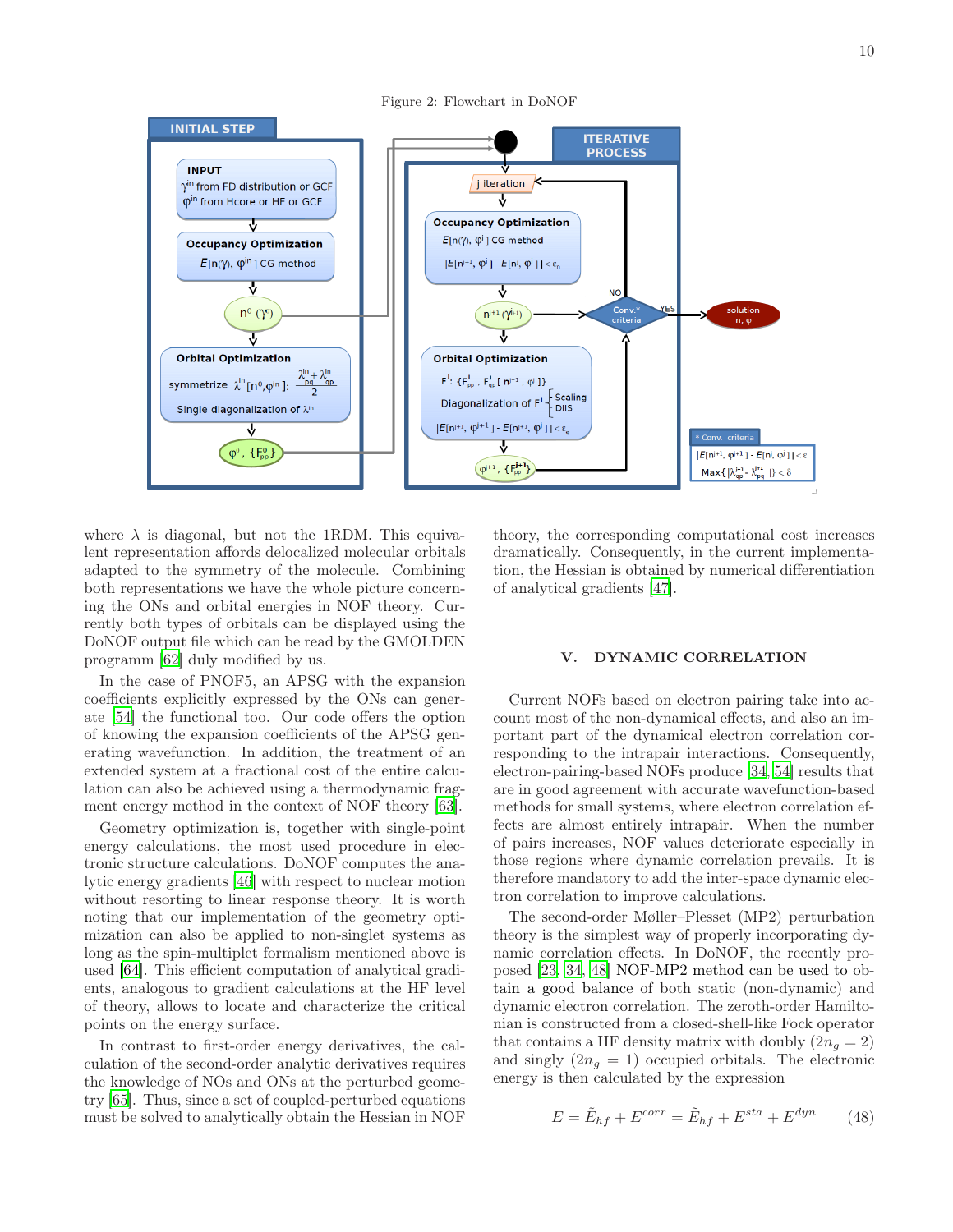where  $\tilde{E}_{hf}$  is the HF-like energy obtained with the NOs,

$$
\tilde{E}_{hf} = 2 \sum_{g=1}^{N_{\Omega}} \mathcal{H}_{gg} + \sum_{f,g=1}^{N_{\Omega}} (2\mathcal{J}_{fg} - \mathcal{K}_{fg}) - \sum_{g=\frac{N_{\Omega}}{2}+1}^{N_{\Omega}} \frac{\mathcal{J}_{gg}}{4}
$$
\n(49)

 $E^{sta}$  is the sum of the static intra-space and inter-space correlation energies,

<span id="page-10-1"></span>
$$
E^{sta} = \sum_{g=1}^{N_{II}/2} \sum_{q \neq p} \sqrt{\Lambda_q \Lambda_p} \Pi_{qp} \mathcal{K}_{pq}
$$
  

$$
-4 \sum_{f \neq g}^{N_{\Omega}} \sum_{p \in \Omega_f} \sum_{q \in \Omega_g} \Phi_q^2 \Phi_p^2 \mathcal{K}_{pq}
$$
(50)

and  $E^{dyn}$  is obtained from a modified second-order MP2 correction,

$$
E^{dyn} = \sum_{g,f=1}^{N_{\Omega}} \sum_{p,q>N_{\Omega}}^{N_{B}} A_{g} A_{f} \langle gf | pq \rangle \left[ 2T_{pq}^{gf} - T_{pq}^{fg} \right] (51)
$$

where

$$
A_g = \begin{cases} 1, & 1 \le g \le \frac{N_{II}}{2} \\ \frac{1}{2}, & \frac{N_{II}}{2} < g \le N_{\Omega} \end{cases}
$$
 (52)

 $N_B$  is the number of basis functions, and  $T_{pq}^{fg}$  are the amplitudes of the doubly excited configurations obtained by solving modified equations for the MP2 residuals [\[48\]](#page-16-14). An important feature of the method is that double counting is avoided by taking the amount of static and dynamic correlation in each orbital as a function of its occupancy. In Eq. [\(50\)](#page-10-1), for instance,  $\Lambda_p = 1 - |1 - 2n_p|$  goes from zero for empty or fully occupied orbitals to one if the orbital is half occupied.

It is convenient to take into account the inter-pair static correction in the reference-used NOF from the outset, thus preventing the ONs and NOs from suffering an inter-pair non-dynamic influence, however small, in the dynamic correlation domains. This led us to correlate the motion of electrons with parallel and opposite spins belonging to different subspaces  $(\Omega_f \neq \Omega_g)$  as

<span id="page-10-2"></span>
$$
E_{fg} = \sum_{p \in \Omega_f} \sum_{q \in \Omega_g} \left[ n_q n_p \left( 2\mathcal{J}_{pq} - \mathcal{K}_{pq} \right) - 4\Phi_q^2 \Phi_p^2 \mathcal{K}_{pq} \right] \tag{53}
$$

The functional  $(15)$ ,  $(16)$ , and  $(53)$  instead of Eq. [\(17\)](#page-5-1) was called static PNOF7 (PNOF7s) for multiplets [\[48\]](#page-16-14). Note that the difference between the PNOF7 and PNOF7s functionals lies in the last term of  $E_{fg}$  that correlates electrons with opposite spins. In the case of PNOF7s, the quadratic dependence of the product  $4\Phi_q^2\Phi_p^2$  practically eliminates this term when the ONs are close to zero or one, that is, when dynamic correlation is present. On the other hand, its value is maximum when the orbitals are half occupied, that is, static correlation dominates, coinciding with the PNOF7 values of the  $E_{fg}$ in Eq. [\(17\)](#page-5-1).

<span id="page-10-3"></span>Table I: Occupation numbers of the water molecule at the experimental equlibrium geometry ( $R_{OH} = 0.9578$ Å,  $\angle HOH =$ 104.5º) and atomic dissociation. The cc-pVDZ basis set was employed.  $N_g = 4$ .

| M <sub>O</sub> |       | Experimental Geometry |       |       | Atomic Dissociation |       |
|----------------|-------|-----------------------|-------|-------|---------------------|-------|
|                | PNOF5 | PNOF7s PNOF7          |       | PNOF5 | PNOF7s PNOF7        |       |
| 1              | 2.000 | 2.000                 | 2.000 | 2.000 | 2.000               | 2.000 |
| $\overline{2}$ | 1.980 | 1.980                 | 1.971 | 1.000 | 1.000               | 1.000 |
| 3              | 1.980 | 1.980                 | 1.971 | 1.000 | 1.000               | 1.000 |
| $\overline{4}$ | 1.992 | 1.992                 | 1.988 | 1.993 | 1.991               | 1.976 |
| $\overline{5}$ | 1.992 | 1.992                 | 1.988 | 1.993 | 1.991               | 1.976 |
| 6              | 0.000 | 0.000                 | 0.000 | 0.000 | 0.001               | 0.002 |
| $\overline{7}$ | 0.001 | 0.001                 | 0.001 | 0.001 | 0.001               | 0.003 |
| 8              | 0.007 | 0.007                 | 0.011 | 0.005 | 0.007               | 0.016 |
| 9              | 0.000 | 0.000                 | 0.002 | 0.001 | 0.001               | 0.003 |
| 10             | 0.000 | 0.000                 | 0.000 | 0.000 | 0.001               | 0.002 |
| 11             | 0.000 | 0.000                 | 0.002 | 0.001 | 0.001               | 0.003 |
| 12             | 0.001 | 0.001                 | 0.001 | 0.001 | 0.001               | 0.003 |
| 13             | 0.007 | 0.007                 | 0.011 | 0.005 | 0.007               | 0.016 |
| 14             | 0.001 | 0.001                 | 0.001 | 0.000 | 0.000               | 0.000 |
| 15             | 0.002 | 0.002                 | 0.003 | 0.000 | 0.000               | 0.001 |
| 16             | 0.017 | 0.017                 | 0.025 | 1.000 | 1.000               | 0.998 |
| 17             | 0.001 | 0.001                 | 0.001 | 0.000 | 0.000               | 0.001 |
| 18             | 0.001 | 0.001                 | 0.001 | 0.000 | 0.000               | 0.001 |
| 19             | 0.017 | 0.017                 | 0.025 | 1.000 | 1.000               | 0.998 |
| 20             | 0.002 | 0.002                 | 0.003 | 0.000 | 0.000               | 0.001 |
| 21             | 0.000 | 0.000                 | 0.000 | 0.000 | 0.000               | 0.000 |
| 22             | 0.000 | 0.000                 | 0.000 | 0.000 | 0.000               | 0.000 |
| 23             | 0.000 | 0.000                 | 0.000 | 0.000 | 0.000               | 0.000 |
| 24             | 0.000 | 0.000                 | 0.000 | 0.000 | 0.000               | 0.000 |
| 25             | 0.000 | 0.000                 | 0.000 | 0.000 | 0.000               | 0.000 |

### <span id="page-10-0"></span>VI. ILLUSTRATIVE EXAMPLE: WATER MOLECULE

The water molecule is probably the most studied system in quantum chemistry. We have accurate experimental data at our disposal for  $H_2O$ , therefore it is an ideal candidate to test our code and display the capabilities of DoNOF. In this section, we employ the correlationconsistent basis set series cc-pVXZ  $(X = D, T, Q)$  developed by Dunning and coworkers [\[66](#page-16-32)] obtained from use of the basis set exchange software [\[59](#page-16-25)]. For comparison, we report the experimental data as well as other accurate theoretical calculations taken from the NIST CCCBDB database [\[67](#page-16-33)].

Convergence was accomplished in all cases for the three energy criteria  $\varepsilon_n$ ,  $\varepsilon_{\varphi} = 10^{-10}$ ,  $\varepsilon = 10^{-8}$ , and a tolerance  $\delta = 10^{-4}$ , in accordance to the symmetry criterion of the matrix of the Lagrange multipliers. A curious fact is that, in the case of a lower energy criterion  $\varepsilon$ , the accuracy achieved in most cases exceeds the required value when the  $\delta$ -tolerance is reached, confirming that it is the strongest of all the criteria discussed in the subsection [III D.](#page-7-3)

We begin by selecting the minimum value of  $N_q$  required to correctly describe the electron pairs that make up the system, which in the case of water are five pairs.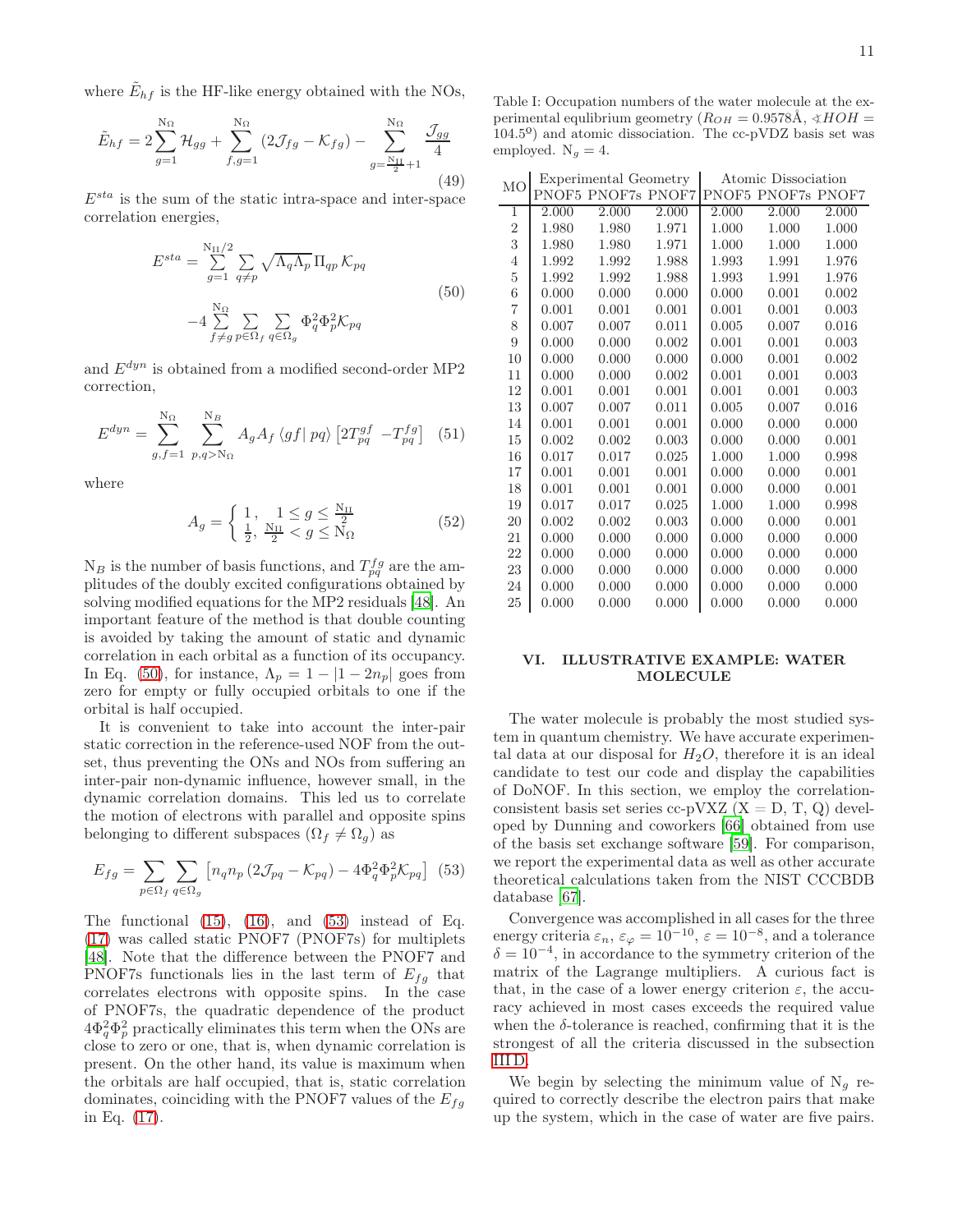<span id="page-11-0"></span>Table II: Occupation numbers of the water molecule at the experimental equlibrium geometry  $(R_{OH} = 0.9578$ Å,  $\angle HOH =$ 104.5º) and atomic dissociation. The cc-pVDZ basis set was employed.  $N_g = 1$ .

|  |  | MO Experimental Geometry Atomic Dissociation<br>DNOEZ BNOEZ BNOEZ BNOEZ BNOEZ BNOE |  |  |  |  |
|--|--|------------------------------------------------------------------------------------|--|--|--|--|
|  |  |                                                                                    |  |  |  |  |

|   | IT PNOF5 PNOF7s PNOF7 PNOF5 PNOF7s PNOF7                                            |  |  |
|---|-------------------------------------------------------------------------------------|--|--|
|   | $\boxed{1}$ 2.00000 2.00000 2.00000 2.00000 2.00000 2.00000                         |  |  |
|   | 2   1.98183 1.98158 1.97575   1.00000 1.00000 1.00000                               |  |  |
|   | 3 1.98183 1.98158 1.97575 1.00000 1.00000 1.00000                                   |  |  |
|   | 4   1.99306 1.99297 1.99051   1.99464 1.99242 1.98303                               |  |  |
|   | 5 1.99306 1.99297 1.99051 1.99464 1.99242 1.98303                                   |  |  |
| 6 |                                                                                     |  |  |
| 7 |                                                                                     |  |  |
|   | 8 0.01817 0.01842 0.02425 1.00000 1.00000 1.00000                                   |  |  |
| 9 | $\begin{array}{ l} 0.01817 & 0.01842 & 0.02425 \end{array}$ 1.00000 1.00000 1.00000 |  |  |
|   |                                                                                     |  |  |

Our electron-pair-based functionals are not capable of recovering the entire dynamic correlation, so we must resort to perturbative corrections if we want to obtain significant total energies. Consequently, it is convenient to reduce the value of  $N_g$  considering only the ONs that do not exceed a certain threshold, e.g. 0.01. Small ONs are known to contribute solely to dynamic correlation and slow down convergence by making the surface where minimization is performed flatter.

We must recall that we assumed an equal number  $N_q$ for all subspaces that is determined by the basis set used. In general, the best strategy is to consider the smallest basis set to determine which are the orbitals that determine the static correlation in different significant geometries, and thus define the minimum required value of  $N_g$ .

Table [I](#page-10-3) shows the ONs obtained with PNOF5, PNOF7s and PNOF7 at the experimental equilibrium geometry. In principle, a geometry close to equilibrium, e.g., the geometry optimized at the HF theory level, is adequate. The table also includes the ONs in the atomic dissociation. For the latter, the distance between the oxygen atom and each hydrogen atom was taken equal to 1000 Å. The  $N_g$  value corresponding to the cc-pVDZ basis set was found to be four.

Inspection of the data collected in this table reveals that for  $H_2O$  the typical bonding-anti-bonding orbital scheme is adequate. Indeed, the ONs of the weakly occupied NOs 8, 13, 16 and 19, determine that the value of  $N_q = 1$  is sufficient. Furthermore, taking into account how full the first orbital is, we can also freeze its occupancy at 2. Note that the NOs together with their occupancies adapt to the problem during the optimization process. We have not rearranged the ONs since our objective is to highlight the coupling scheme adopted to form the subspaces (see Fig. [1\)](#page-4-0).

In Table [II,](#page-11-0) we can find the ONs obtained by establishing  $N_q = 1$ . The results confirm that no significant differences are obtained, although they are better adapted to the symmetry of the system when the number of optimized  $\gamma$ -variables is reduced. Hereinafter, all our results refer to this bonding-anti-bonding orbital scheme.

The PNOF7s valence NOs are shown in Fig. [3](#page-12-0) at the experimental equilibrium geometry. Recall that in the NO representation, the ONs are well defined but not the orbital energies. DoNOF provides the complementary canonical orbital (CO) representation included on the right side of the figure, where orbital energies correspond to the diagonal elements of the matrix of Langrange multipliers. Regrettably, we cannot assign ONs to the orbitals in the CO representation. In fact, the maximum 1RDM off-diagonal element is 0.028 at the PNOF7s/ccpVDZ level of theory. When 1RDM off-diagional elements are small enough, the negative values of CO energies below the Fermi level provides a good approximation to the ionization potentials [\[45\]](#page-16-11).

In Fig. [3,](#page-12-0) we observe that NOs closely match the image emerging from the chemical bonding arguments: the O atom has sp3 hybridization, two of orbitals are used to bind to H atoms, leading to two degenerate OH  $\sigma$  bonds, and the remaining two are degenerated lone pairs. On the other hand, in the CO representation, the orbitals obtained adapt to the molecular symmetry and resemble those obtained by the usual molecular orbital theories, for example, HF. Both representations provide the complete picture of occupancies and orbital energies.

The next step is to optimize the geometry of the water molecule for each level of theory. We use HF geometries as starting points to PNOF optimizations. Table [III](#page-11-1) shows the errors in OH bond lengths and HOH bond angle with respect to the experimental structural data. According to the errors, PNOF5 and PNOF7s provide ground-state equilibrium bond-distances comparable to those of the MP2 and CCSD(T), whereas PNOF7 deviates slightly from these accurate wavefunction-based methods. Note that the results obtained with all three functionals for the HOH bond angle are excellent.

Table III: Differences of the optimized geometry with respect to experimental data ( $R_{OH} = 0.9578\text{\AA}$ ,  $\angle HOH = 104.5^{\circ}$ )

<span id="page-11-1"></span>

| Method  | $cc$ -p $VDZ$ |        | $cc$ -p $VTZ$ |        | $cc$ -p $VQZ$                                                                                      |        |
|---------|---------------|--------|---------------|--------|----------------------------------------------------------------------------------------------------|--------|
|         |               |        |               |        | $R_{OH}(\text{\AA}) \preceq$ (°) $R_{OH}(\text{\AA}) \preceq$ (°) $R_{OH}(\text{\AA}) \preceq$ (°) |        |
| PNOF5   | 0.0072        | $-1.2$ | 0.0005        | 0.3    | $-0.0007$                                                                                          | 0.6    |
| PNOF7s  | 0.0075        | $-1.2$ | 0.0007        | 0.3    | $-0.0004$                                                                                          | 0.6    |
| PNOF7   | 0.0134        | $-1.7$ | 0.0066        | $-0.2$ | 0.0052                                                                                             | 0.1    |
| MP2     | 0.0071        | $-2.6$ | 0.0012        | $-1.0$ | $-0.0001$                                                                                          | $-0.5$ |
| CCSD(T) | 0.0086        | $-2.5$ | 0.0017        | $-0.9$ |                                                                                                    | $-0.4$ |

A comparison between harmonic vibrational frequencies obtained by using PNOF5, PNOF7s, PNOF7, MP2, and CCSD(T), with respect to experimental fundamentals is displayed in Table [IV.](#page-12-1) According to reported values, all functionals show good agreement with MP2 and  $CCSD(T)$ . The largest error of 180 cm<sup>-1</sup> corresponds to the third vibrational mode computed with PNOF7 which, as mentioned above, can take an excess of static correlation in the equilibrium region that corresponds to the dynamic inter-pair correlation. The frequencies obtained with MP2 indicate that the NOF-MP2 method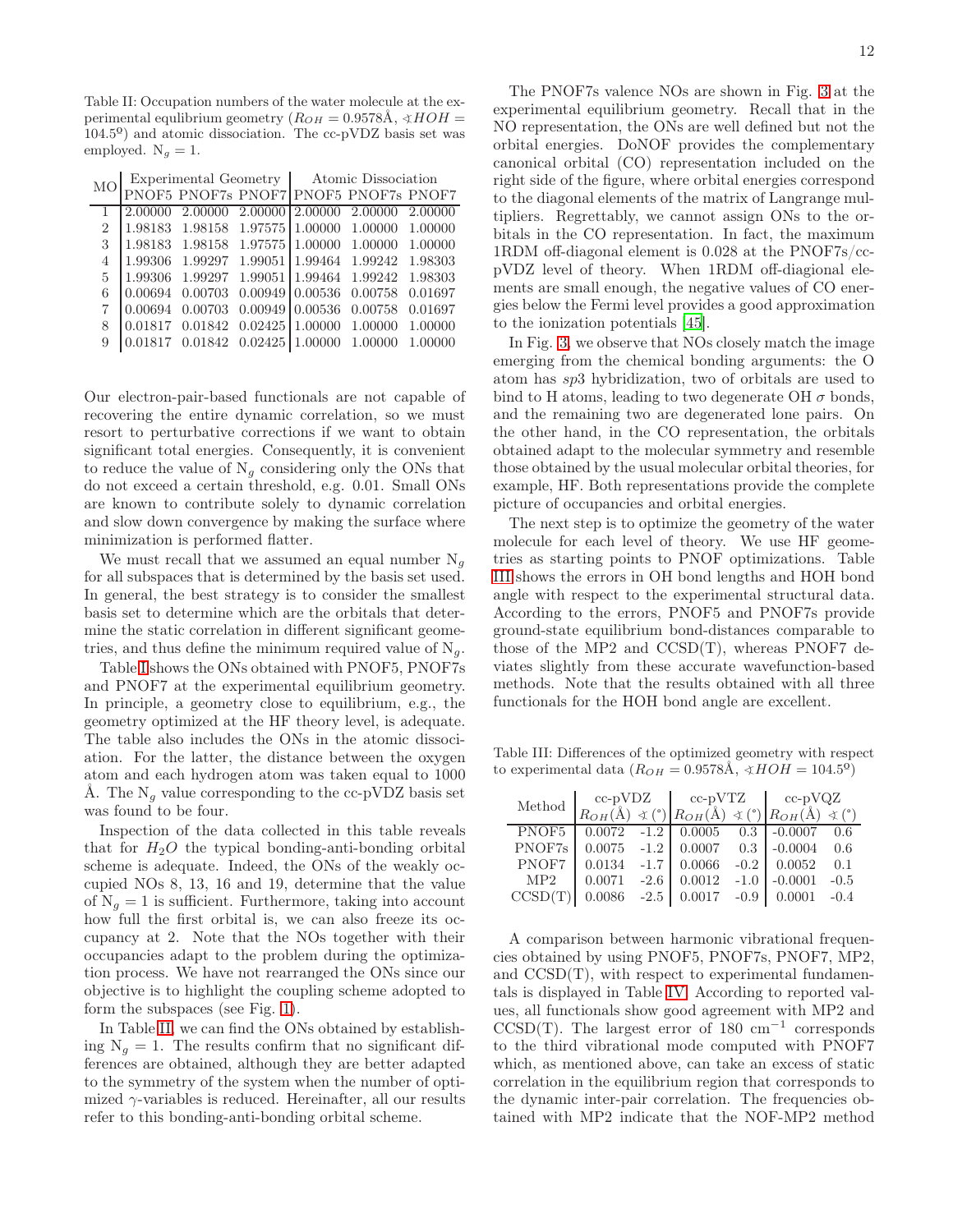

<span id="page-12-0"></span>Figure 3: Valence molecular orbitals calculated using PNOF7s/cc-pVDZ level of theory at the equilibrium geometry. Corresponding diagonal Lagrange multipliers in Hartrees, and 1RDM diagonal elements in parentheses, are also reported

could lead to excellent results, a fact that we have verified in dimers [\[34](#page-16-0)].

Table IV: Differences in harmonic vibrational frequencies  $\text{(cm}^{-1})$  with respect to experimental data (3832, 1649, 3943)

<span id="page-12-1"></span>

| Method $cc-pVDZ$ $cc-pVTZ$ $cc-pVQZ$                                                                                                                          |  |  |  |  |  |
|---------------------------------------------------------------------------------------------------------------------------------------------------------------|--|--|--|--|--|
| PNOF5 -37 104 -65 -8 86 -34 11 79 -16                                                                                                                         |  |  |  |  |  |
| PNOF7s -45 105 -66 -9 130 19 34 128 30                                                                                                                        |  |  |  |  |  |
| PNOF7 -162 82 -180 -125 56 -146 -128 5 -142                                                                                                                   |  |  |  |  |  |
|                                                                                                                                                               |  |  |  |  |  |
| $\begin{array}{c cccccc} \text{MP2} & 20 & 29 & 28 & 24 & 3 & 34 & 23 & -6 & 35 \\ \text{CCSD(T)} & -12 & 41 & -17 & 8 & 19 & 2 & 13 & 10 & 9 \\ \end{array}$ |  |  |  |  |  |

Unfortunately, analytical gradients for the NOF-MP2 method are not available in DoNOF. It is a purpose for the near future, but unlike PNOF gradients, NOF-MP2 gradients require the linear response to nuclear motion. Nevertheless, we have scanned the energy with respect to the OH distance and the HOH angle to obtain the potential energy surface (PES). This procedure is computationally expensive, so we only show the PES at the NOF-MP2/cc-pVDZ level of theory (Fig. [4\)](#page-13-0).

The minimum  $(R_{OH} = 0.966 \text{ Å}, \angle HOH = 102.7^{\circ})$ confirms that NOF-MP2 tends to lengthen bond distances and decrease bond angles with respect to PNOF7s. In the case of water, these trends would improve the PNOF7s marks with respect to the experimental values when the basis set increases.

It is worth noting that the NOFs used here as well as the NOF-MP2 method are size-consistent. This property implies that the energy of a water molecule obtained when the oxygen and hydrogens are infinitely separated is identical to the sum of the atomic energies. Further-

more, our NOFs are known to be the only ones that provide an integer number of electrons in the dissociated atoms when calculating Mulliken populations [\[30\]](#page-15-27). Both properties have been verified numerically in this study for  $R_{OH} = 1000 \text{ A}.$ 

In Table [V,](#page-12-2) we have collected the energies  $(D_e)$  required to disassemble a water molecule into its constituent atoms calculated at different levels of theory. Recall that MP2 and CCSD(T) fail at the dissociation limit of water, so these  $D_e$  values have been calculated as the difference between the energy of the three atoms and the energy of water at equilibrium. In addition, MP2 and CCSD(T) employ unrestricted formulations to characterize spin-uncompensated systems.

Table V: Theoretical binding energies  $(D_e)$  in kcal/mol at 0K

<span id="page-12-2"></span>

| Method          | cc-pVDZ cc-pVTZ cc-pVQZ |       |       |
|-----------------|-------------------------|-------|-------|
| MP <sub>2</sub> | 210.8                   | 228.5 | 234.0 |
| CCSD(T)         | 208.8                   | 225.0 | 229.9 |
| $NOF-MP2$       | 222.2                   | 242.2 | 247.4 |

The values of  $D_e$  obtained with our NOFs are not re-ported in Table [V](#page-12-2) since they underestimate  $D_e$  by approximately 50 kcal/mol due to the aforementioned lack of an important part of the dynamic correlation in the equilibrium region. Conversely, NOF-MP2 adequately recovers the dynamic correlation and yields more reasonable values of the binding energy. We can see that these values, however, are higher than those obtained with the MP2 and CCSD(T) methods.

In the case of singlets at the equilibrium geometry,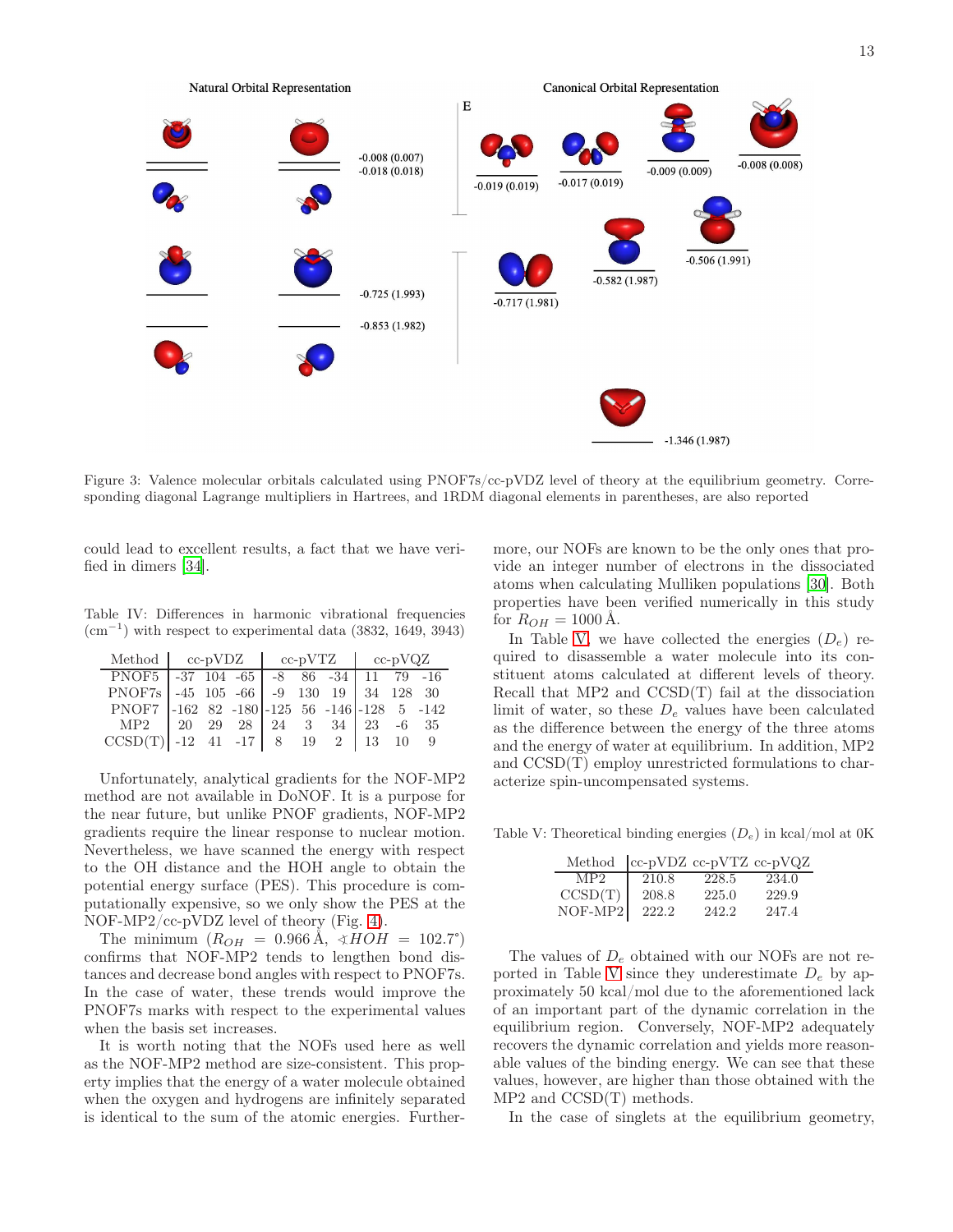

<span id="page-13-0"></span>Figure 4: Symmetric dissociation of the water molecule at the NOF-MP2/cc-pVDZ level of theory. The minimum is at  $R_{OH} = 0.966$  Å,  $\angle HOH = 102.7^{\circ}$ 

NOF-MP2 provides total energies similar to those of the MP2 method [\[48](#page-16-14)], whereas CCSD(T) can further reduce energy with the triple contributions. Accordingly, the differences in  $D_e$  may be associated with uneven descriptions of the dissociated oxygen atom in its triplet state. Indeed, the oxygen total spin is conserved with NOF-MP2 in contrast to the MP2 and CCSD(T) methods. This symmetry violation leads to lower energy values for the triplet state. Table [VI](#page-13-1) shows the differences of the singlet-triplet gap with respect to the experiment for the oxygen atom calculated with the three methods. From the Table, we can conclude that the best description of the singlet-triplet gap is given by the NOF-MP2 method, whereas MP2 significantly overestimates the energy of the triplet state. The CCSD(T) method compensates for the spin violation in the triplet state with the best description of the electron correlation in the singlet state.

Table VI: Energy differences (kcal/mol) in the singlet-triplet gap of the oxygen atom with respect to the experiment (45.4 kcal/mol)

<span id="page-13-1"></span>

| Method  cc-pVDZ cc-pVTZ cc-pVQZ         |      |           |        |
|-----------------------------------------|------|-----------|--------|
| MP2                                     | 23.4 | 21.1      | 19.8   |
| $\frac{\text{CCSD(T)}}{\text{NOF-MP2}}$ | 6.9  | 5.7       | 5.0    |
|                                         | 2.8  | $(1)$ . 1 | $-0.8$ |

Next, let us discuss two more properties that we can obtain with our code in the corresponding optimized geometries, namely, ionization potentials and electrostatic moments.

Table [VII](#page-13-2) lists the differences of the lowest vertical ionization potential (LVIP) with respect to the experimental values obtained by PNOF5, PNOF7s, PNOF7 using the extended Koopmans' theorem (EKT) [\[42](#page-16-8)]. For comparison, the Koopmans' theorem (KT) LVIP has also been included. It has long been recognized that, in general, there is an excellent agreement between the KT LVIPs and the experimental data because of the fortuitous cancellation of the electron correlation and orbital relaxation effects. However, in the case of water, the KT greatly overestimates the LVIP.

Table VII: Differences in eV of the lowest vertical ionization potentials with respect to the experimental data (12.600 eV). PNOF values were obtained by means of the extended Koopmans' theorem (EKT)

<span id="page-13-2"></span>

| Method           | cc-pVDZ cc-pVTZ cc-pVQZ |       |       |
|------------------|-------------------------|-------|-------|
| Koopmans'        | 0.848                   | 1.173 | 1.265 |
| PNOF5            | 0.461                   | 0.801 | 0.896 |
| PNOF7s           | 0.458                   | 0.798 | 0.892 |
| PNOF7            | 0.394                   | 0.726 | 0.815 |
| $\Delta$ NOFMP2* | $-0.225$                | 0.399 | 0.584 |

\* The PNOF7s optimized geometry was used

A survey of Table [VII](#page-13-2) reveals that PNOF-EKT values improve those obtained by KT, a predominant trend previously observed in many systems [\[42](#page-16-8)]. The EKT considers the electron correlation accounted by the specific functional, but neglects the orbital relaxation in the (N-1)-state. In order to include the dynamic correlation and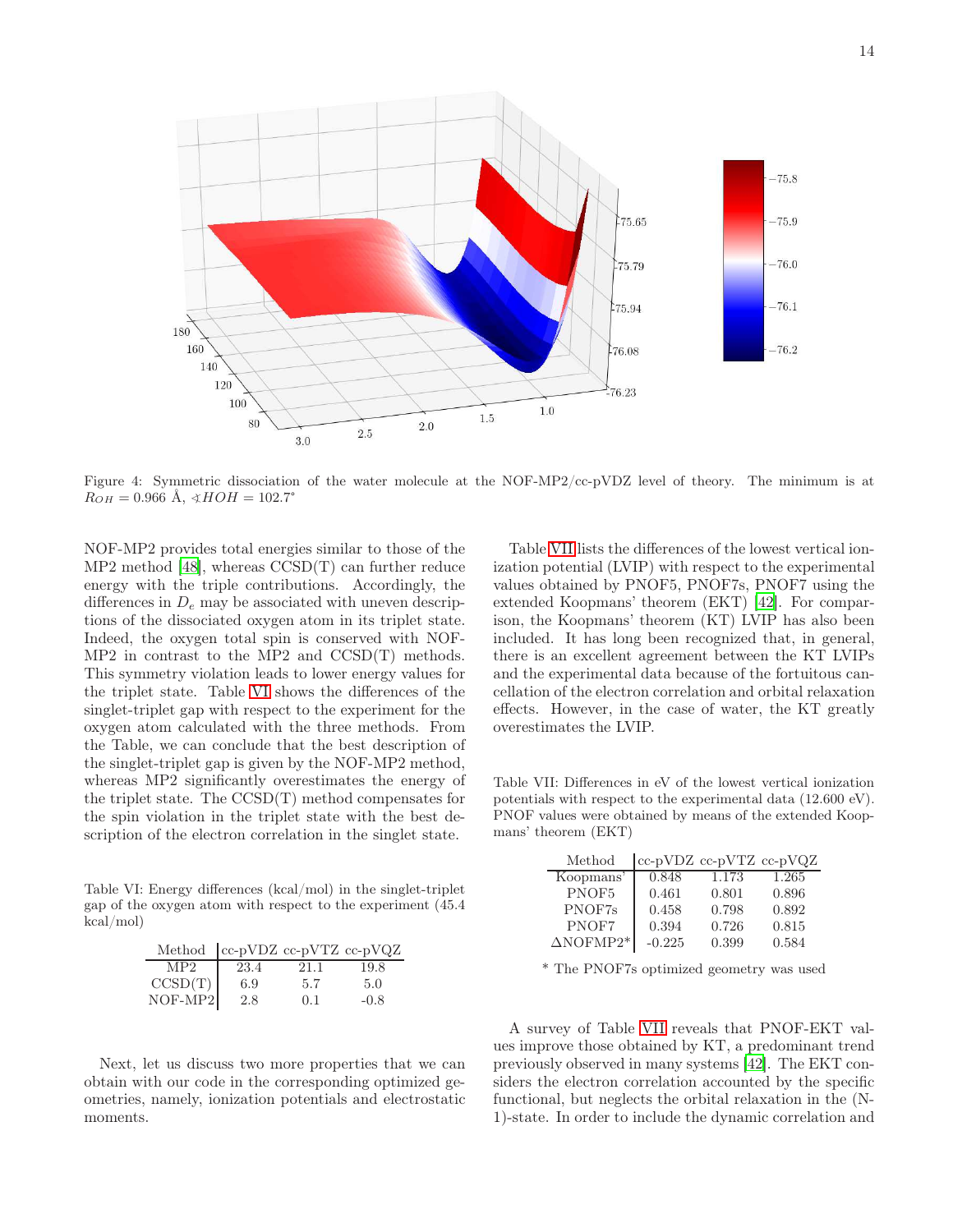take into account the orbital relaxation, we have calculated the LVIP as the energy difference between the positive ion in its doublet state and the neutral water molecule, at the NOF-MP2 level of theory using PNOF7s optimized geometries. These values appear in the table under the ∆NOFMP2 notation. We can perceive an improvement in the ∆NOFMP2 values approaching the experimental LVIP. However, neither method produces better agreement with the experiment when the size of the basis set improves.

Due to its increased electronegativity, the oxygen atom in the water molecule attracts the electrons shared with the hydrogen atoms in the covalent bonds. As a result, the O atom acquires a partial negative charge, while the H atoms have a partial positive charge. Additionally, the electron lone-pair on the oxygen forces the molecule to assume a bent structure. The latter avoids the cancellation of polar OH bonds, causing the entire water molecule to become polarized.

Tables [VIII](#page-14-1) and [IX](#page-14-2) show the differences with respect to the experiment in the calculated electric dipole and quadrupole moments at the HF, PNOF5, PNOF7s, PNOF7 and CCSD levels of theory, respectively. The latter were computed with respect to the center of mass using the corresponding optimized geometry for each theoretical method. Since the traceless definition of the quadrupole moment is employed, two components are sufficient to determined it. The octupole moment has been excluded from this study, since the latter is only significant when the lower order electric moments are zero, e.g. in tetrahedral molecules [\[44](#page-16-10)].

Table VIII: Differences in Debye of the water dipole moment calculated at the optimized geometry with respect to the experimental data (1.855 Debye)

<span id="page-14-1"></span>

|             | Method   cc-pVDZ cc-pVTZ cc-pVQZ |       |       |
|-------------|----------------------------------|-------|-------|
| HF          | 0.189                            | 0.133 | 0.110 |
| PNOF5       | 0.174                            | 0.128 | 0.102 |
| PNOF7s      | 0.173                            | 0.128 | 0.101 |
| PNOF7       | 0.161                            | 0.117 | 0.091 |
| <b>CCSD</b> | 0.128                            | 0.072 | 0.055 |

Inspection of the data collected in these tables reveals that PNOFs produce molecular electric moments comparable to those of CCSD. Interestingly, in the case of the water molecule, the HF results are in line with those obtained by methods that include electron correlation, although this is generally not the case [\[44](#page-16-10)]. According to Tables [VIII](#page-14-1) and [IX,](#page-14-2) the charge distribution of molecules is adequately described using any of the PNOF approaches. However, in view of the aforementioned missing interpair dynamical correlation, it is important to study the electrical properties using the NOF-MP2 method. A work in this direction is underway.

<span id="page-14-2"></span>

| Method                                                        |          | $cc$ -p $VDZ$ | $cc$ -p $VTZ$                                             | $cc$ -p $\rm VQZ$ |  |
|---------------------------------------------------------------|----------|---------------|-----------------------------------------------------------|-------------------|--|
|                                                               | $Q_{xx}$ | $Q_{yy}$      | $Q_{xx}$ $Q_{yy}$ $Q_{xx}$ $Q_{yy}$                       |                   |  |
| HF                                                            |          |               | $0.504 - 0.324 \times 0.351 - 0.087 \times 0.295 - 0.011$ |                   |  |
| PNOF5 0.559 -0.363 0.358 -0.103 0.291 -0.016                  |          |               |                                                           |                   |  |
| PNOF7s 0.559 -0.364 0.358 -0.104 0.291 -0.017                 |          |               |                                                           |                   |  |
| PNOF7 0.493 -0.311 0.365 -0.118 0.294 -0.025                  |          |               |                                                           |                   |  |
| CCSD $\big 0.560 - 0.502\big 0.368 - 0.205\big 0.285 - 0.086$ |          |               |                                                           |                   |  |

### <span id="page-14-0"></span>VII. SUMMARY

In this work, we have presented the DoNOF program for computational chemistry calculations based on the natural orbital functional (NOF) theory, where the electronic structure is described in terms of the natural orbitals (NOs) and their occupation numbers (ONs).

In section [I,](#page-1-0) we discussed how NOF approximations can be useful to quantum chemistry as an alternative formalism to both density functional and wavefunction methods. Special emphasis was placed on the need for functional N-representability and the conservation of the total spin of the system under study.

In section [II,](#page-3-0) we reviewed the fundamental aspects of the electron-pairing-based NOF theory for multiplets. The reconstructions developed in our group for the twoparticle reduced density matrix in terms of the ONs were briefly presented. They led to the appearance of different versions of PNOF that can provide a correct description of systems with a multiconfigurational nature, one of the biggest challenges for DFs.

Our self-consistent algorithm for optimizing an energy functional with respect to the NOs and their ONs was introduced in section [III.](#page-5-0) We described how the constrained nonlinear programming problem for ONs can be treated as unconstrained optimization, with corresponding computational savings. The specific techniques that help obtain convergence in the orbital optimization were discussed, namely the direct inversion of the iterative subspace (DIIS) extrapolation technique, and the variable scaling of the symmetric matrix subject to iterative diagonalizations. It is important to note that, although these techniques have confirmed their practical value, the number of iterations is still very high, so more convergence techniques must be implemented in the code. Depending on the desired precision, computational times can be long, limiting the calculations to small molecules with extended basis sets or modestly sized molecules with modest basis sets. An overview of the computational procedure in DoNOF is given at the end of this section.

Section [IV](#page-8-0) was dedicated to molecular properties that can be calculated with DoNOF once the NOF solution is reached. The orbital-invariant formulation of the NOF-MP2 method was briefly presented in section [V.](#page-9-0) The lat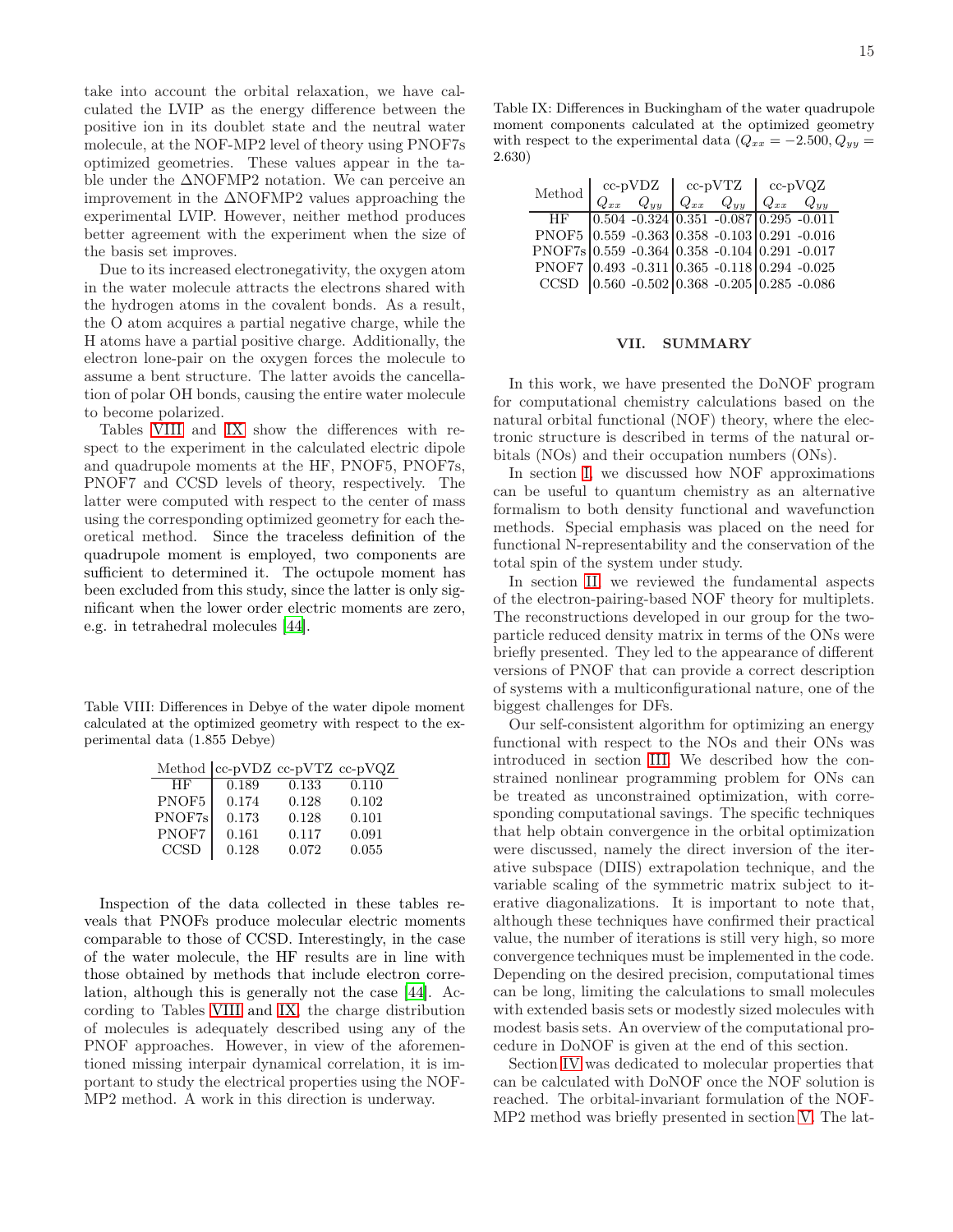ter allows us to remedy the lack of the interpair dynamic correlation inherent in  $\mathcal{JKL}$ -functionals developed by us. The single-reference NOF-MP2 method improves the absolute energies over the PNOF values by bringing them closer to the values obtained by accurate wavefunctionbased methods.

The capabilities of DoNOF were discussed in section [VI](#page-10-0) through the water molecule. This included analysis of molecular orbitals, ionization potential, electric moments, optimized geometry, harmonic vibrational frequencies, binding energy, and potential energy surface of the  $H_2O$  symmetric dissociation. Consequently, DoNOF can calculate the energy and a variety of properties of any isolated molecule in its ground state, regardless of the total spin value of the system. It is especially important when one encounters near degeneracies, such as those that occur during bond-breaking processes, near transition states in chemical reactions or transition metal compounds. However, at present calculations of excited electronic states, the influence of a solvent, or relativistic effects cannot be performed. It is anticipated that these features will be implemented into DoNOF in the near future.

To extend the calculations with DoNOF to larger systems, in addition to making the iterative process more effective and efficient, new parallel implementations of other computationally demanding tasks are needed. On the other hand, the local spatial nature of NOs could

be exploited to achieve a better scaling of the code with respect to the number of basis functions. It has been shown with other methods that an important source of computational savings is the neglect of correlation for pairs of very distant localized orbitals. Consequently, an improved scaling could be achieved by adopting a preselection procedure for the density matrices involved that will reduce the number of two-electron integrals.

We have shown the solution to longstanding problems in NOF theory, however new algorithms and capabilities are welcome to be included in the code. New parallel implementations of the DoNOF program tasks are also needed. We believe that DoNOF will benefit the community of quantum physicists and chemists, mainly those who start in the development of new functionals, and these in turn will improve the code by bringing new functionalities.

Acknowledgments: The authors greatly appreciate Dr. Eduard Matito's parallel implementation of the fourindex transformation of the electron repulsion integrals that substantially improved the performance of DoNOF. The authors also appreciate for technical and human support provided by IZO-SGI SGIker of UPV/EHU and European funding (ERDF and ESF). Financial support comes from MCIU/AEI/FEDER, UE (PGC2018-097529- B-100) and Eusko Jaurlaritza (Ref. IT1254-19).

- <span id="page-15-0"></span>[1] K. Husimi, Proc. Phys. Math. Soc. Jpn. 22, 264 (1940).
- <span id="page-15-1"></span>[2] D. A. Mazziotti, Chem. Rev. 112, 244 (2012).
- <span id="page-15-2"></span>[3] T. L. Gilbert, Phys. Rev. B 12, 2111 (1975).
- <span id="page-15-3"></span>[4] S. M. Valone, J. Chem. Phys. **73**, 1344 (1980).
- <span id="page-15-4"></span>[5] P. Hohenberg and W. Kohn, Phys. Rev. 136, B864 (1964).
- <span id="page-15-5"></span>[6] S. M. Valone, Phys. Rev. B 44, 1509 (1991).
- <span id="page-15-6"></span>[7] P. Mori-Sánchez and A. J. Cohen, J. Phys. Chem. Lett. 9, 4910 (2018).
- <span id="page-15-7"></span>[8] M. Levy, Proc. Natl. Acad. Sci. USA 76, 6062 (1979).
- <span id="page-15-8"></span>[9] E. H. Lieb, Int. J. Quantum Chem. 24, 243 (1983).
- <span id="page-15-9"></span>[10] K. Burke, J. Chem. Phys. **136**, 150901 (2012).
- <span id="page-15-10"></span>[11] A. D. Becke, J. Chem. Phys. 140, 18A301 (2014).
- <span id="page-15-11"></span>[12] K. Pernal and K. J. H. Giesbertz, Top. Curr. Chem. 368, 125 (2016).
- <span id="page-15-12"></span>[13] A. J. Cohen, P. Mori-Sánchez, and W. Yang, Chem. Rev. 112, 289 (2012).
- <span id="page-15-13"></span>[14] A. J. Coleman, Rev. Mod. Phys. 35, 668 (1963).
- <span id="page-15-14"></span>[15] M. Piris, in Many-body approaches Differ. scales a Tribut. to N. H. March Ocas. his 90th Birthd., edited by G. G. N. Angilella and C. Amovilli (Springer, New York, NY, USA, 2017), chap. 22, pp. 231–247.
- <span id="page-15-15"></span>[16] P. W. Ayers and S. Liu, Phys. Rev. A **75**, 022514 (2007).
- [17] E. V. Ludeña, F. J. Torres, and C. Costa, J. Mod. Phys. 04, 391 (2013).
- <span id="page-15-16"></span>[18] M. Rodríguez-Mayorga, E. Ramos-Cordoba, M. Via-Nadal, M. Piris, and E. Matito, Phys. Chem. Chem. Phys 19, 24029 (2017).
- <span id="page-15-17"></span>[19] M. Piris, Int. J. Quantum Chem. 106, 1093 (2006).
- <span id="page-15-18"></span>[20] M. Piris, J. M. Matxain, X. Lopez, and J. M. Ugalde, J. Chem. Phys. 133, 111101 (2010).
- <span id="page-15-19"></span>[21] M. Piris, J. M. Matxain, X. Lopez, and J. M. Ugalde, J. Chem. Phys. 131, 21102 (2009).
- [22] R. Quintero-Monsebaiz, I. Mitxelena, M. Rodríguez-Mayorga, A. Vela, and M. Piris, J. Phys. Condens. Matter 31, 165501 (2019).
- <span id="page-15-20"></span>[23] M. Piris, Phys. Rev. A **100**, 32508 (2019).
- <span id="page-15-21"></span>[24] M. Piris, in Reduced-Density-Matrix Mech. with Appl. to many-electron atoms Mol., edited by D. A. Mazziotti (John Wiley and Sons, Hoboken, New Jersey, USA, 2007), chap. 14, pp. 387–427.
- <span id="page-15-22"></span>[25] M. Piris, Int. J. Quantum Chem. **113**, 620 (2013).
- <span id="page-15-23"></span>[26] M. Piris and J. M. Ugalde, Int. J. Quantum Chem. 114, 1169 (2014).
- <span id="page-15-24"></span>[27] X. Lopez, M. Piris, J. M. Matxain, and J. M. Ugalde, Phys. Chem. Chem. Phys. 12, 12931 (2010).
- <span id="page-15-25"></span>[28] F. Ruipérez, M. Piris, J. M. Ugalde, and J. M. Matxain, Phys. Chem. Chem. Phys. 15, 2055 (2013).
- <span id="page-15-26"></span>[29] M. Piris, in Theor. Quantum Chem. Daw. 21st Century, edited by T. Chakraborty and R. Carbó-Dorca (Apple Academic Press, 2018), chap. 22, pp. 593–620.
- <span id="page-15-27"></span>[30] J. M. Matxain, M. Piris, F. Ruipérez, X. Lopez, and J. M. Ugalde, Phys. Chem. Chem. Phys. 13, 20129 (2011).
- <span id="page-15-28"></span>[31] M. Piris, X. Lopez, and s. M. Ugalde, Chem. - A Eur. J. 22, 4109 (2016).
- <span id="page-15-29"></span>[32] I. Mitxelena and M. Piris, J. Phys. Condens. Matter 32, 17LT01 (2020).
- <span id="page-15-30"></span>[33] I. Mitxelena and M. Piris, J. Chem. Phys. **152**, 064108